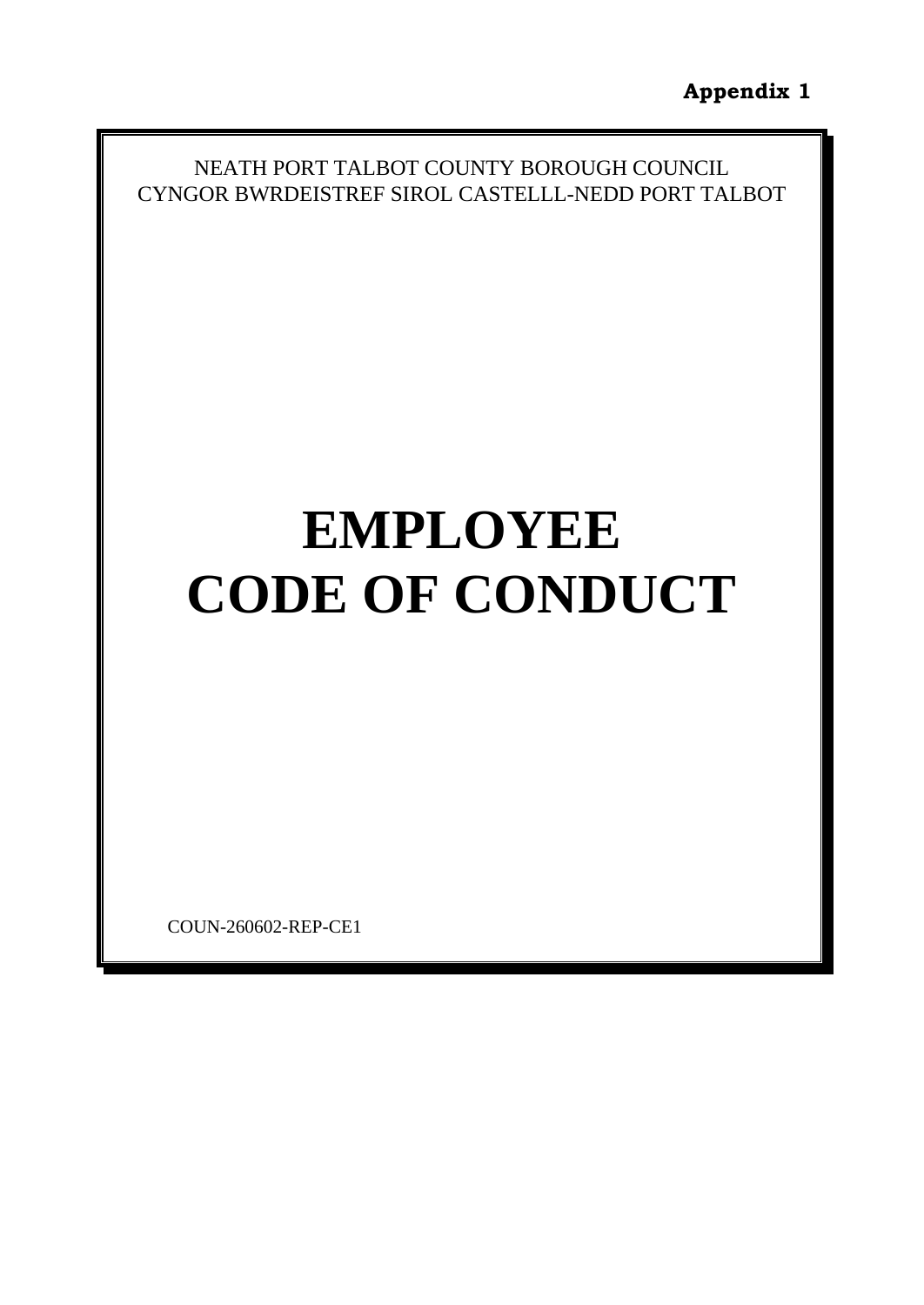#### **CONTENTS**

\_\_\_\_\_\_\_\_\_\_\_\_\_\_\_\_\_\_\_\_\_\_\_\_\_\_\_\_\_\_\_\_\_\_\_\_\_\_\_\_\_\_\_\_\_\_\_\_\_\_\_\_\_\_\_\_\_\_\_\_\_\_\_\_\_\_\_\_\_\_\_\_\_\_\_\_\_\_\_\_\_\_\_\_\_\_\_\_\_

|                | Preface                                        | $\overline{2}$          |
|----------------|------------------------------------------------|-------------------------|
|                | <b>Policy Statement</b>                        | $\overline{2}$          |
| $\mathbf 1$    | Introduction                                   | $\overline{\mathbf{3}}$ |
| $\overline{2}$ | Standards                                      | $3-4$                   |
| 3              | Confidentiality and Disclosure of Information  | $4 - 5$                 |
| 4              | Political Neutrality                           | $5 - 6$                 |
| 5              | Relationships                                  | $6 - 9$                 |
| 6              | Appointment and Other Employment Matters       | 9                       |
| $\overline{7}$ | Outside Employment                             | $9-10$                  |
| 8              | <b>Personal Interests</b>                      | $10 - 12$               |
| 9              | <b>Equality Issues</b>                         | 12                      |
| 10             | Separation of Roles During Tendering           | 13                      |
| 11             | Corruption                                     | 13                      |
| 12             | Use of Financial and Other Resources           | 14                      |
| 13             | Hospitality and Gifts                          | 14-17                   |
| 14             | Sponsorship                                    | 17                      |
| 15             | <b>Health and Safety</b>                       | $17 - 18$               |
| 16             | Data Protection & Other Regulatory Issues      | 18                      |
| 17             | Intellectual Property - Inventions and Patents | 18-19                   |
| 18             | Professional Indemnity Insurance               | 19-20                   |
| 19             | Review                                         | 20                      |

# **Appendices**

| $\mathbf{1}$   | Outside Employment                                   | $21 - 22$<br>23 |  |
|----------------|------------------------------------------------------|-----------------|--|
| $\overline{2}$ | Declaration of Employee's Personal Interests         |                 |  |
| 3              | Disclosure Form under Section 117 of the Local 24-28 |                 |  |
|                | Government Act 1972                                  |                 |  |
| 4(a)           | Declaration of Offer of Gift and/or Hospitality -    | 29              |  |
|                | Rejected                                             |                 |  |
| 4(b)           | Declaration of Offer of Gift and/or Hospitality -    | 30              |  |
|                | Accepted                                             |                 |  |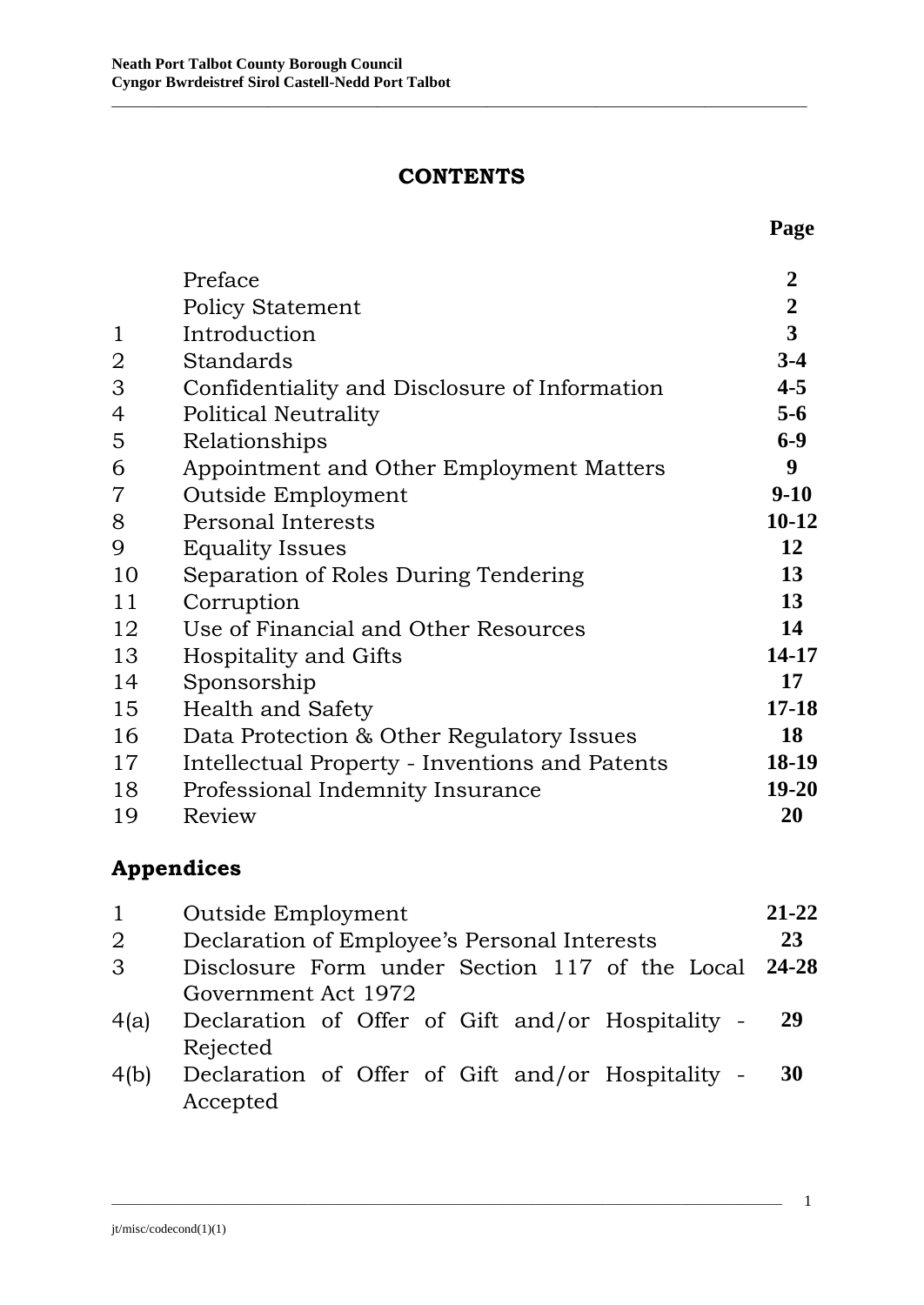## **EMPLOYEE CODE OF CONDUCT**

\_\_\_\_\_\_\_\_\_\_\_\_\_\_\_\_\_\_\_\_\_\_\_\_\_\_\_\_\_\_\_\_\_\_\_\_\_\_\_\_\_\_\_\_\_\_\_\_\_\_\_\_\_\_\_\_\_\_\_\_\_\_\_\_\_\_\_\_\_\_\_\_\_\_\_\_\_\_\_\_\_\_\_\_\_\_\_\_\_

#### **PREFACE**

The following Employee Code of Conduct incorporates the Code of Conduct (Qualifying Local Government Employees) (Wales) Order 2001. Each extract from the Order is shown in bold italics, with an accompanying footnote.

The terms of appointment and conditions of employment of all Neath Port Talbot County Borough Council employees (subject to paragraph 2.1 below) are deemed to incorporate the entire Employee Code of Conduct, including by operation of law the Code of Conduct (Qualifying Local Government Employees) (Wales) Order 2001.

Any breach of the Council's Employee Code of Conduct is a potential disciplinary offence, which will be dealt with in accordance with the Council's Disciplinary Procedure, and which can lead to the dismissal of the employee(s) concerned. A breach of the Code may also constitute a criminal offence.

#### **POLICY STATEMENT AND GENERAL PRINCIPLES OF CODE OF CONDUCT**

*The public is entitled to expect the highest standards of conduct from all employees of Neath Port Talbot County Borough Council. The role of such employees is to serve the Authority in providing advice, implementing its policies, and delivering services to the local community. In performing their duties, they must act with integrity, honesty, impartiality and objectivity<sup>1</sup> .* Public confidence in the Authority and in an employee's integrity would be shaken if the least suspicion were to arise that an employee could in any way be influenced by improper motives.

\_\_\_\_\_\_\_\_\_\_\_\_\_\_\_\_\_\_\_\_\_\_\_\_\_\_\_\_\_\_\_\_\_\_\_\_\_\_\_\_\_\_\_\_\_\_\_\_\_\_\_\_\_\_\_\_\_\_\_\_\_\_\_\_\_\_\_\_\_\_\_\_\_\_\_\_\_\_\_\_\_\_\_\_\_\_\_\_\_\_\_\_\_\_\_\_\_\_\_\_\_\_\_\_\_\_

1

<sup>&</sup>lt;sup>1</sup> Source: The Code of Conduct (Qualifying Local Government Employees) (Wales) Order 2001 Paragraph 1 -General Principles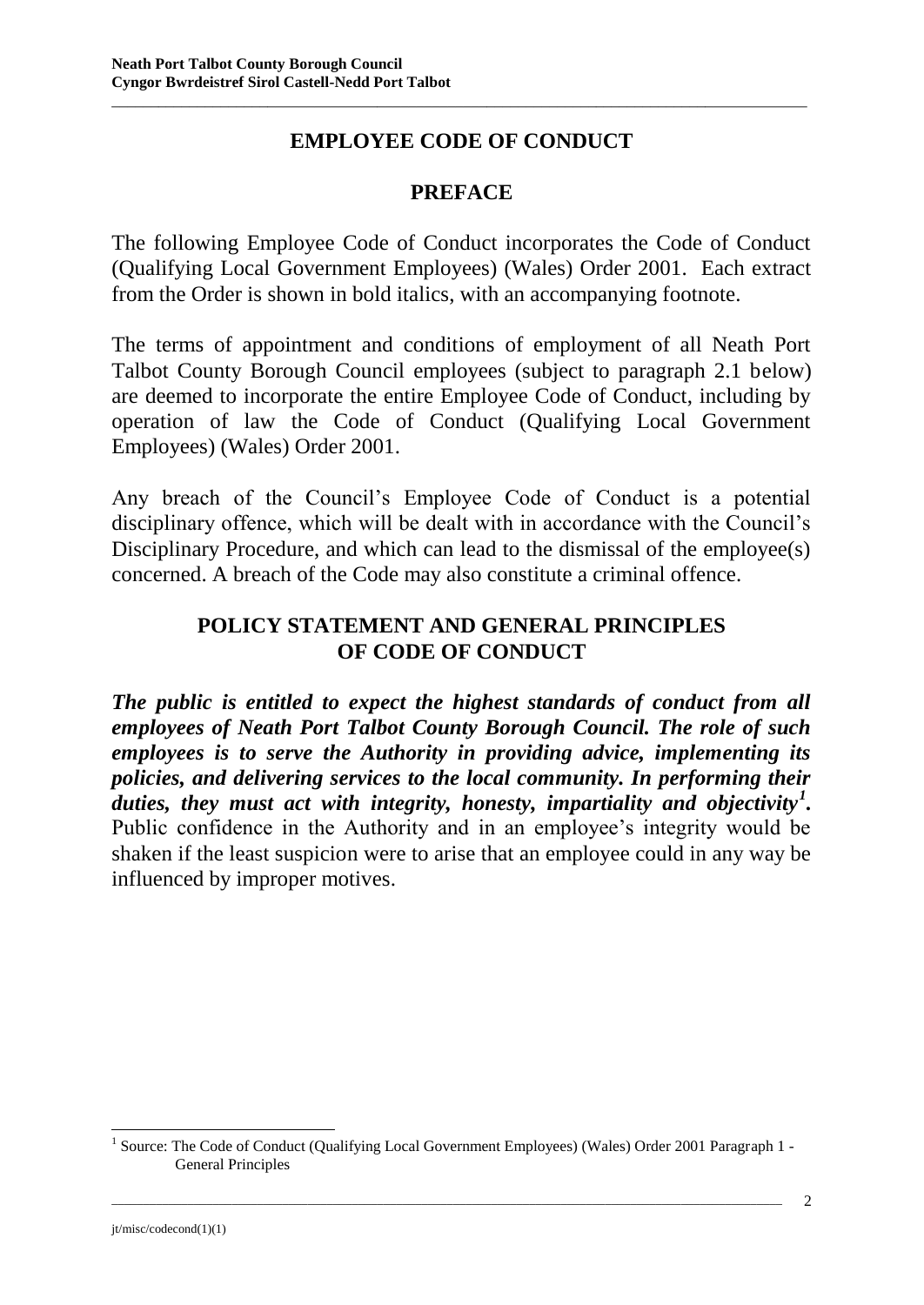## **EMPLOYEE CODE OF CONDUCT PROCEDURES AND PRACTICES**

\_\_\_\_\_\_\_\_\_\_\_\_\_\_\_\_\_\_\_\_\_\_\_\_\_\_\_\_\_\_\_\_\_\_\_\_\_\_\_\_\_\_\_\_\_\_\_\_\_\_\_\_\_\_\_\_\_\_\_\_\_\_\_\_\_\_\_\_\_\_\_\_\_\_\_\_\_\_\_\_\_\_\_\_\_\_\_\_\_

#### 1. **INTRODUCTION**

- 1.1 Neath Port Talbot County Borough Council's reputation and the public's trust and confidence in its integrity are of vital importance. It must be seen to discharge its day to day responsibilities with openness and probity. This document is presented as a framework to make clear the standards of conduct expected of all employees.
- 1.2 This Code of Conduct is applicable to all employees of the Authority, except those who are directly employed by School Governing Bodies, and forms part of each employee's contract of employment.
- 1.3 Inevitably, some of the issues covered by the Code of Conduct affect senior, managerial and professional employees more than others, but the Code covers all employees.
- **1.4** *Employees work for the Authority and serve the whole of that Authority. They are accountable to, and owe a duty to that authority. They must act in accordance with the principles set out in this Code, recognising the duty of all public sector employees to discharge public functions reasonably and according to the law<sup>2</sup> .*

## 2. **STANDARDS**

2.1 All employees are expected to give the highest possible standard of service to the public and, where it is part of their duties, to provide appropriate advice to Councillors and fellow employees with impartiality. *In the event that an employee becomes aware of activities which that employee believes to be illegal, improper, unethical or otherwise inconsistent with this Code, the employee should report the matter, acting in accordance with the employee's rights under the Public Interest Disclosure Act 1998, and with the Authority's confidential reporting procedure, or any other procedure designed for* 

\_\_\_\_\_\_\_\_\_\_\_\_\_\_\_\_\_\_\_\_\_\_\_\_\_\_\_\_\_\_\_\_\_\_\_\_\_\_\_\_\_\_\_\_\_\_\_\_\_\_\_\_\_\_\_\_\_\_\_\_\_\_\_\_\_\_\_\_\_\_\_\_\_\_\_\_\_\_\_\_\_\_\_\_\_\_\_\_\_\_\_\_\_\_\_\_\_\_\_\_\_\_\_\_\_\_

<sup>&</sup>lt;sup>2</sup> Source: The Code of Conduct (Qualifying Local Government Employees) (Wales) Order 2001 Paragraph 2 -Accountability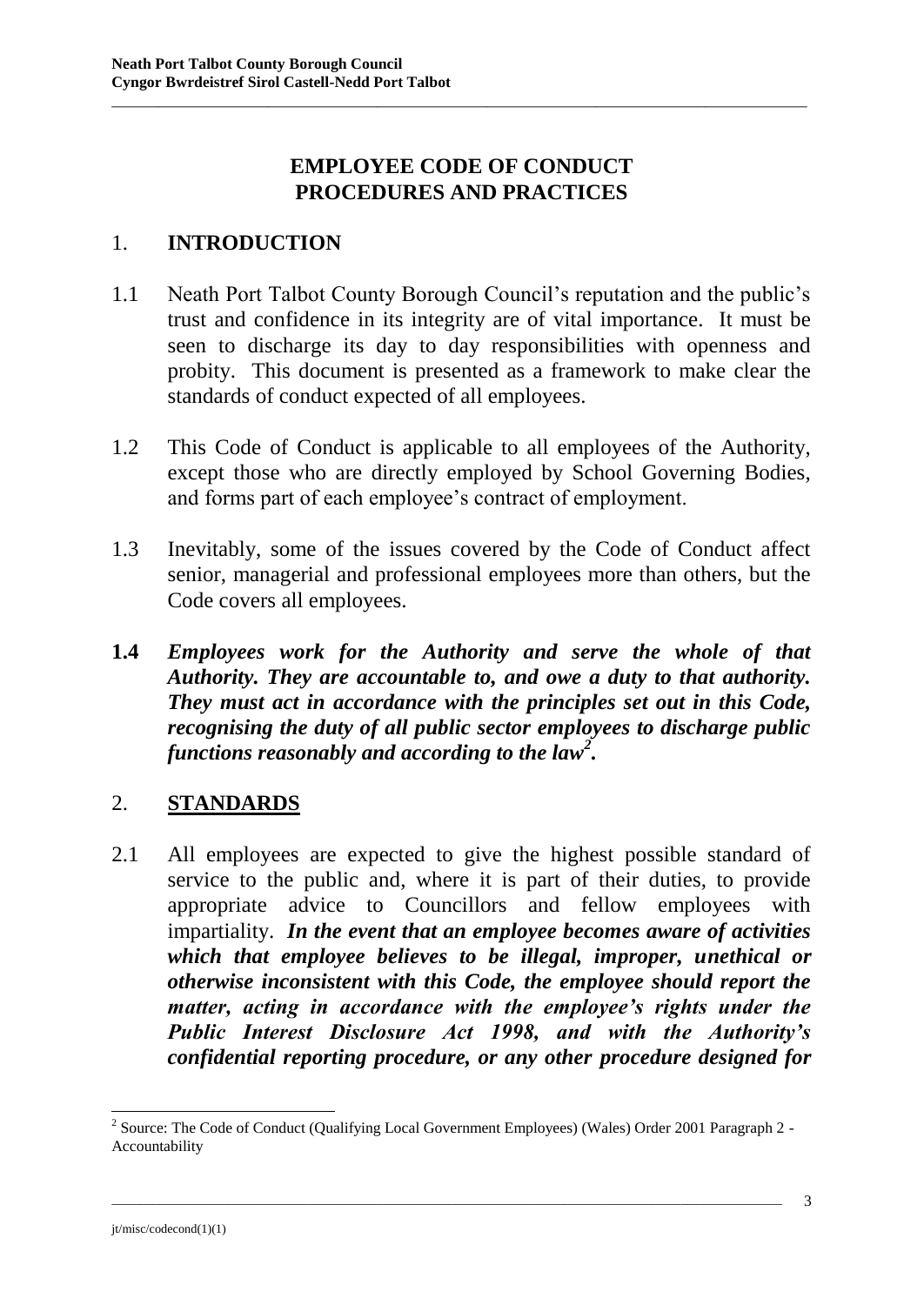*this purpose<sup>3</sup> .* The whistleblowing procedure is set out in the Council's Anti-Fraud, Corruption and Malpractice Strategy. Such reporting shall be without fear of recrimination. Employees must familiarise themselves with this procedure and should make relevant disclosure strictly in accordance with it.

\_\_\_\_\_\_\_\_\_\_\_\_\_\_\_\_\_\_\_\_\_\_\_\_\_\_\_\_\_\_\_\_\_\_\_\_\_\_\_\_\_\_\_\_\_\_\_\_\_\_\_\_\_\_\_\_\_\_\_\_\_\_\_\_\_\_\_\_\_\_\_\_\_\_\_\_\_\_\_\_\_\_\_\_\_\_\_\_\_

- 2.2 The Council's Harassment at Work Policy states that harassment/bullying at work will not be tolerated and may lead to serious disciplinary action. All employees are expected to ensure that their behaviour is consistent with the Harassment at Work Policy.
- 2.3 There are some employees (Head of Paid Service; Monitoring Officer; Chief Financial Officer) whose separate statutory duty in certain circumstances may take precedence over Neath Port Talbot County Borough Council policy.
- 2.4 All employees must familiarise themselves with, and adhere to, the provisions contained in the Council's Anti-Fraud/Corruption and Malpractice Strategy – Whistleblowing Policy Document.
- 2.5 *Where a monitoring officer is undertaking an investigation in accordance with the Regulations made under Section 73(1) of the Local Government Act 2000, an employee must comply with any requirement made by that monitoring officer in connection with such an investigation<sup>4</sup>* **.**
- 2.6 All employees must also comply with any requirement made by the Monitoring Officer (Head of Legal Services) or any other relevant officers in connection with an investigation into fraud, corruption or malpractice.

## 3. **CONFIDENTIALITY AND DISCLOSURE OF INFORMATION**

*3.1 Openness in the dissemination of information and decision-making should be the norm in the Authority. However, certain information may be confidential or sensitive and therefore not appropriate for a* 

\_\_\_\_\_\_\_\_\_\_\_\_\_\_\_\_\_\_\_\_\_\_\_\_\_\_\_\_\_\_\_\_\_\_\_\_\_\_\_\_\_\_\_\_\_\_\_\_\_\_\_\_\_\_\_\_\_\_\_\_\_\_\_\_\_\_\_\_\_\_\_\_\_\_\_\_\_\_\_\_\_\_\_\_\_\_\_\_\_\_\_\_\_\_\_\_\_\_\_\_\_\_\_\_\_\_

<sup>&</sup>lt;sup>3</sup> Source: The Code of Conduct (Qualifying Local Government Employees) (Wales) Order 2001 Paragraph 9 -Whistleblowing

<sup>&</sup>lt;sup>4</sup> Source: The Code of Conduct (Qualifying Local Government Employees) (Wales) Order 2001 Paragraph 12 -Investigations of Monitoring Officers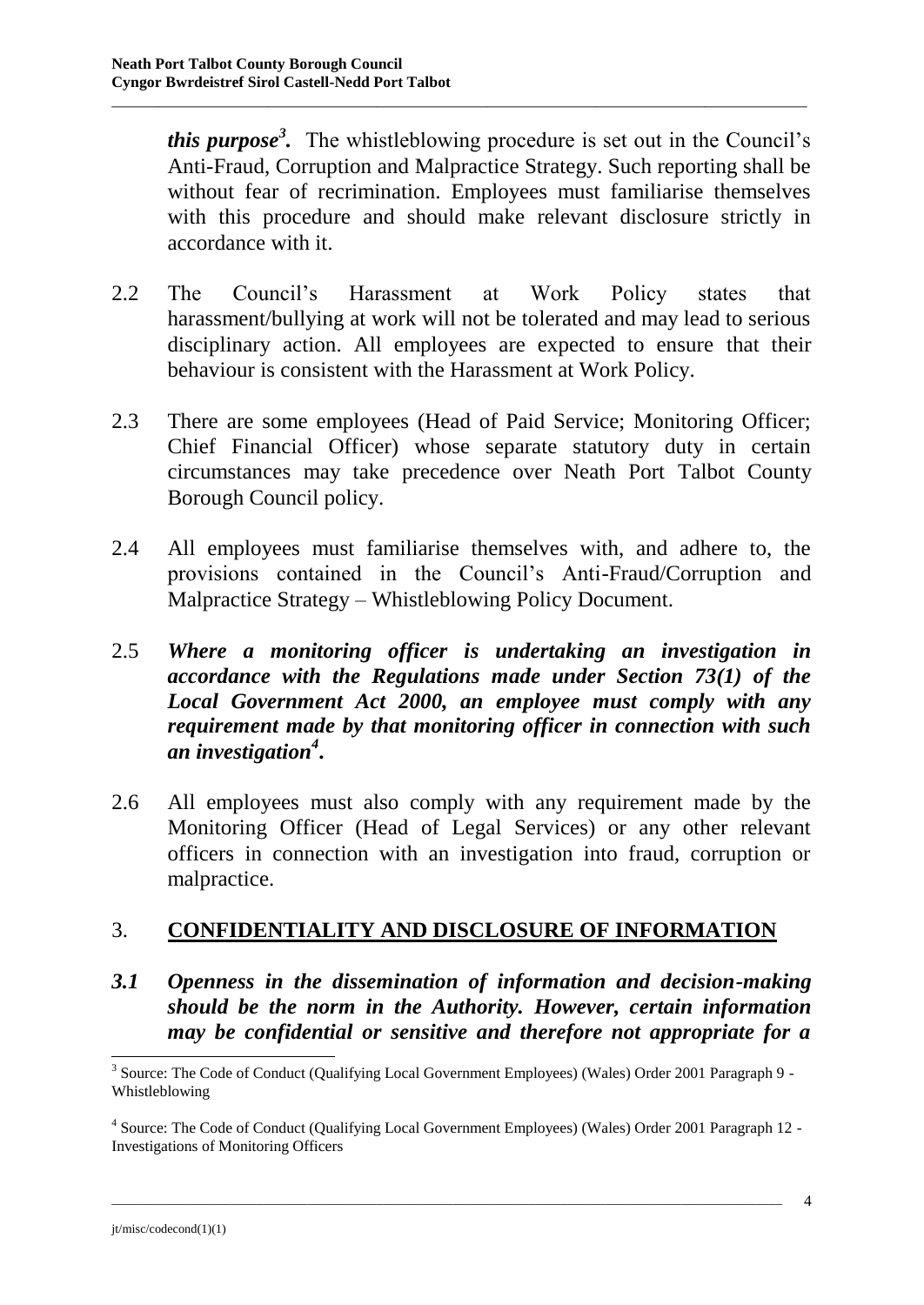*wide audience. Where confidentiality is necessary to protect the privacy or other rights of individuals or bodies, information should not be released to anyone other than a Member, Authority employee or other person who is entitled to receive it, or needs to have access to it for the proper discharge of their functions.* 

\_\_\_\_\_\_\_\_\_\_\_\_\_\_\_\_\_\_\_\_\_\_\_\_\_\_\_\_\_\_\_\_\_\_\_\_\_\_\_\_\_\_\_\_\_\_\_\_\_\_\_\_\_\_\_\_\_\_\_\_\_\_\_\_\_\_\_\_\_\_\_\_\_\_\_\_\_\_\_\_\_\_\_\_\_\_\_\_\_

- 3.2 *Nothing in this Code can be taken as overriding existing statutory or common law obligations to keep certain information confidential, or to divulge certain information<sup>5</sup> .* The law requires that certain types of information must be made available to Councillors, auditors, Government departments, service users and the public.
- 3.3 All employees must familiarise themselves regarding which information the Authority is able to be open about, and is not able to be open about, and act accordingly.
- 3.4 Employees must not use any information obtained in the course of their employment for personal gain or benefit, nor should they pass it on to others who might use it in such a way.
- 3.5 Any information received by an employee from a Councillor which is personal to that Councillor and does not belong to the Authority should not be divulged by the employee without the prior approval of that Councillor, except where such disclosure is required as sanctioned by the law.
- 3.6 Letters written to employees in their position as representatives of the Authority are the property of the Authority.

## 4. **POLITICAL NEUTRALITY**

- 4.1 Employees serve the Authority as a whole. It follows that they must serve all Councillors and not just those of the controlling group, and must ensure that the individual rights of all Councillors are respected.
- 4.2 Some employees may be requested to advise political groups. If this is the case, they must do so in a manner which does not compromise their political neutrality as employees.

\_\_\_\_\_\_\_\_\_\_\_\_\_\_\_\_\_\_\_\_\_\_\_\_\_\_\_\_\_\_\_\_\_\_\_\_\_\_\_\_\_\_\_\_\_\_\_\_\_\_\_\_\_\_\_\_\_\_\_\_\_\_\_\_\_\_\_\_\_\_\_\_\_\_\_\_\_\_\_\_\_\_\_\_\_\_\_\_\_\_\_\_\_\_\_\_\_\_\_\_\_\_\_\_\_\_

<sup>&</sup>lt;sup>5</sup> Source: The Code of Conduct (Qualifying Local Government Employees) (Wales) Order 2001 Paragraph 10 -Treatment of Information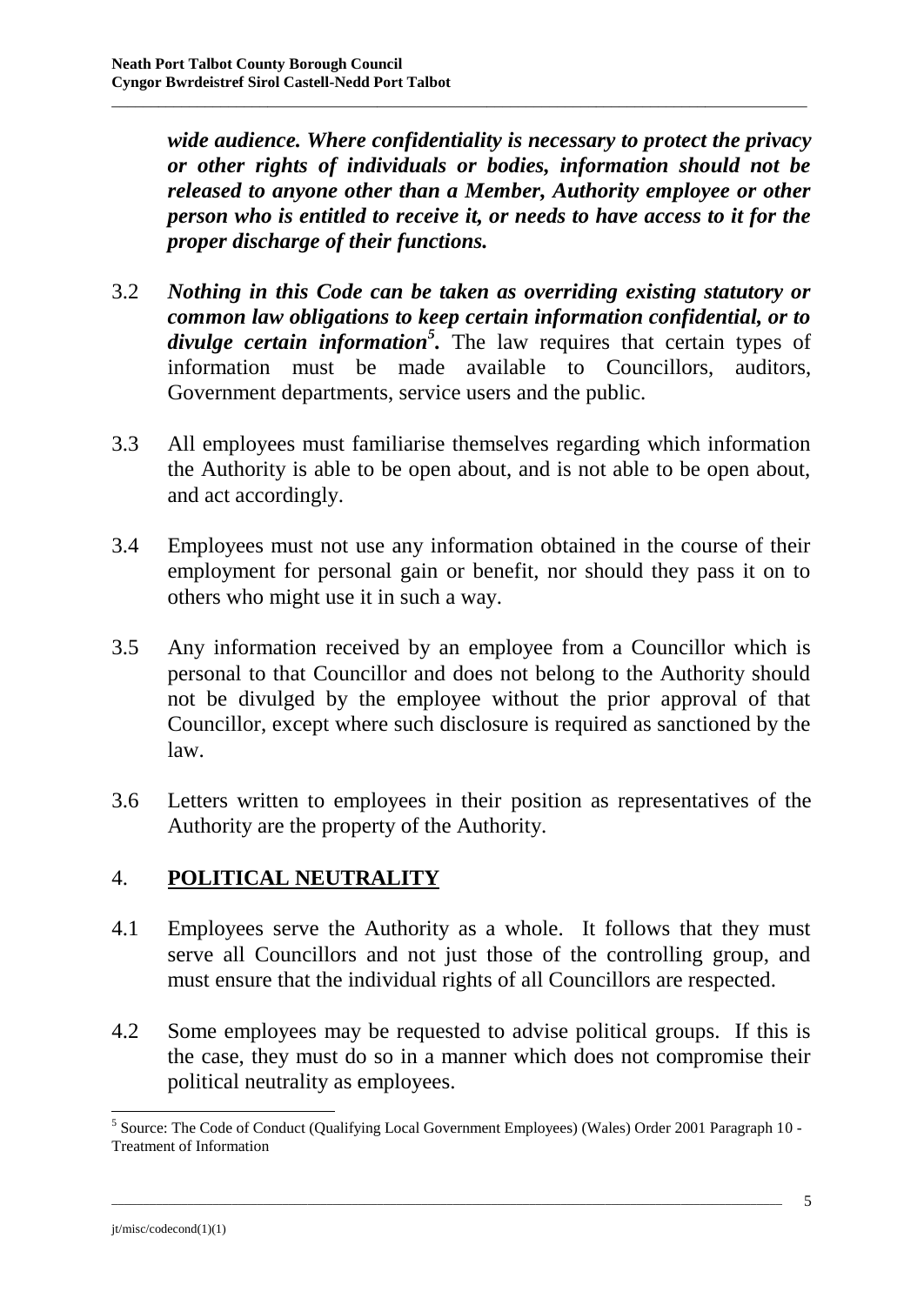*4.3 All employees, whether or not politically restricted, must follow every lawfully expressed policy of the Authority and must not allow their own personal or political opinions to interfere with their work***.**

\_\_\_\_\_\_\_\_\_\_\_\_\_\_\_\_\_\_\_\_\_\_\_\_\_\_\_\_\_\_\_\_\_\_\_\_\_\_\_\_\_\_\_\_\_\_\_\_\_\_\_\_\_\_\_\_\_\_\_\_\_\_\_\_\_\_\_\_\_\_\_\_\_\_\_\_\_\_\_\_\_\_\_\_\_\_\_\_\_

- 4.4 *Where employees are politically restricted (by reason of the post they hold, the nature of the work they do, or the salary they are paid), they must comply with any statutory restrictions on their political activities<sup>6</sup> .*
- 4.5 Each employee who is currently subject to such political restrictions has been notified accordingly. Such post holders and all other employees must also consider whether they should undertake political activities outside these restrictions which may create a conflict of interest.

## 5. **RELATIONSHIPS**

5.1 *Employees should deal with the public, Members and other employees sympathetically, efficiently, and without bias<sup>7</sup> .*

#### Councillors

- 5.2 Both Elected Members and employees are involved in public service. However, their respective roles are quite different:
	- Elected members are responsible to the electorate;
	- Employees are responsible to the Chief Executive as Head of the Paid Service, and to their respective Corporate Directors.

Individual Elected Members are not permitted to give instructions to employees unless specifically authorised to do so by the Council or by a Committee or by the Executive.

An employee's job, where it is part of his/her duties, is to provide appropriate advice to elected Members with impartiality. Such advice

\_\_\_\_\_\_\_\_\_\_\_\_\_\_\_\_\_\_\_\_\_\_\_\_\_\_\_\_\_\_\_\_\_\_\_\_\_\_\_\_\_\_\_\_\_\_\_\_\_\_\_\_\_\_\_\_\_\_\_\_\_\_\_\_\_\_\_\_\_\_\_\_\_\_\_\_\_\_\_\_\_\_\_\_\_\_\_\_\_\_\_\_\_\_\_\_\_\_\_\_\_\_\_\_\_\_

1

<sup>&</sup>lt;sup>6</sup> Source: The Code of Conduct (Qualifying Local Government Employees) (Wales) Order 2001 Paragraph 3 -Political Neutrality

<sup>&</sup>lt;sup>7</sup> Source: The Code of Conduct (Qualifying Local Government Employees) (Wales) Order 2001 Paragraph 5 relations with Members, the public and other employees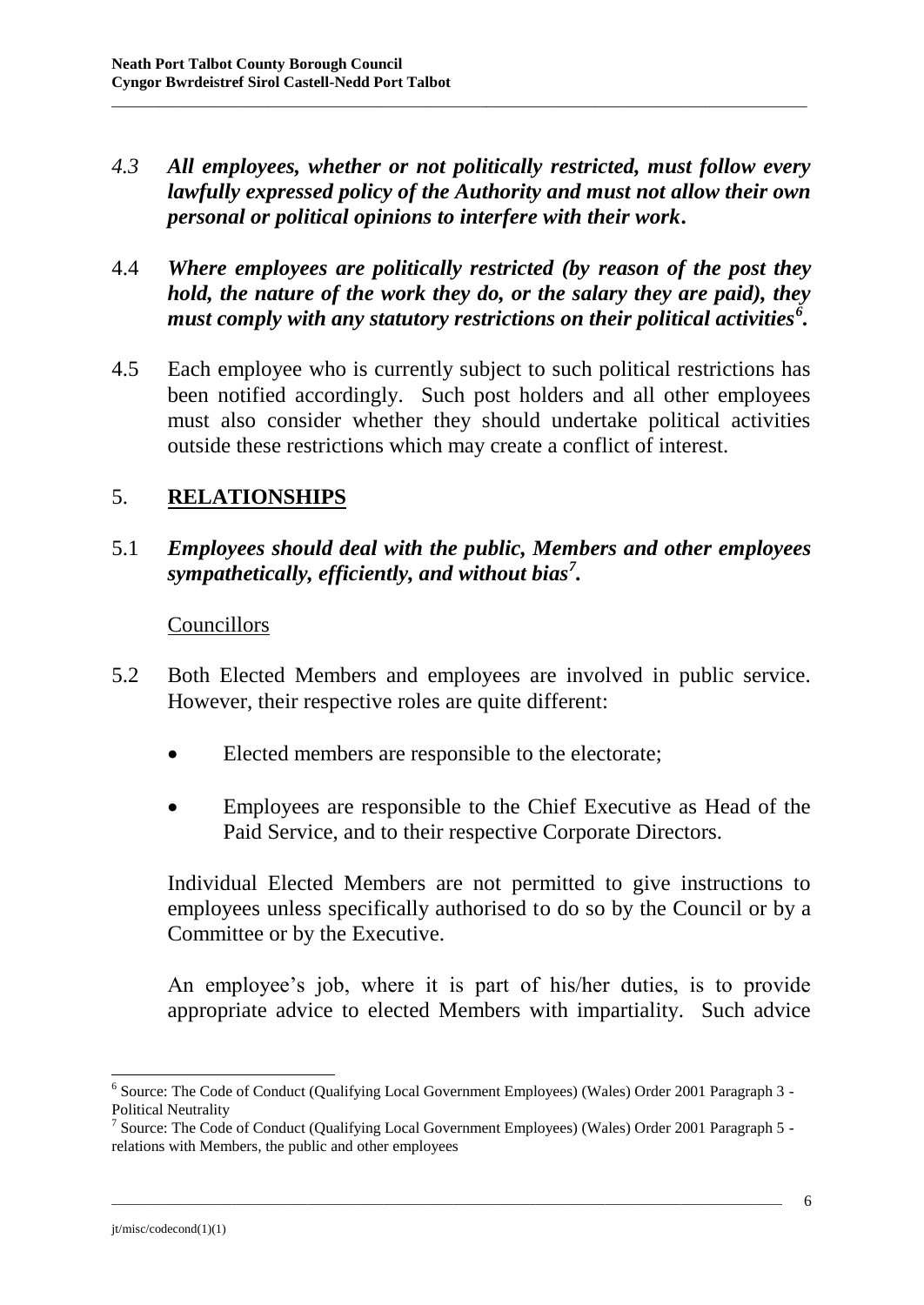must be given in an equitable manner, irrespective of the political nature of the elected Member concerned.

5.3 *Mutual respect between employees and Members is essential to good local government and working relationships should be kept on a professional basis<sup>8</sup> .* Close personal familiarity between employees and individual Members can damage this relationship and prove embarrassing to other employees and other Members.

\_\_\_\_\_\_\_\_\_\_\_\_\_\_\_\_\_\_\_\_\_\_\_\_\_\_\_\_\_\_\_\_\_\_\_\_\_\_\_\_\_\_\_\_\_\_\_\_\_\_\_\_\_\_\_\_\_\_\_\_\_\_\_\_\_\_\_\_\_\_\_\_\_\_\_\_\_\_\_\_\_\_\_\_\_\_\_\_\_

- 5.4 Many employees necessarily acquire information during the course of their employment that has not yet been made public and is, therefore, still confidential. It is a betrayal of trust to disclose such information and you should never disclose or use confidential information for your own personal advantage or for someone known to you, or if to the discredit of the Authority or anyone else.
- 5.5 Where an employee has a grievance about a matter relating to his/her employment, this should be pursued through the agreed grievance procedure with trade union involvement as necessary - a direct approach to elected Members is not permitted.
- 5.6 In addition to the general principles detailed above, the following guidelines have been compiled with the purpose of establishing what does, and what does not, constitute acceptable behaviour:

Employees may

- give advice to elected Members, where such a requirement is part of their job, on professional and/or operational matters which are within the jurisdiction of their area of responsibility;
- respond to individual complaints or queries from elected Members and give relevant factual information relating to services with which they are concerned.

\_\_\_\_\_\_\_\_\_\_\_\_\_\_\_\_\_\_\_\_\_\_\_\_\_\_\_\_\_\_\_\_\_\_\_\_\_\_\_\_\_\_\_\_\_\_\_\_\_\_\_\_\_\_\_\_\_\_\_\_\_\_\_\_\_\_\_\_\_\_\_\_\_\_\_\_\_\_\_\_\_\_\_\_\_\_\_\_\_\_\_\_\_\_\_\_\_\_\_\_\_\_\_\_\_\_

<sup>&</sup>lt;sup>8</sup> Source: The Code of Conduct (Qualifying Local Government Employees) (Wales) Order 2001 Paragraph 4 relations with Members, the public and other employees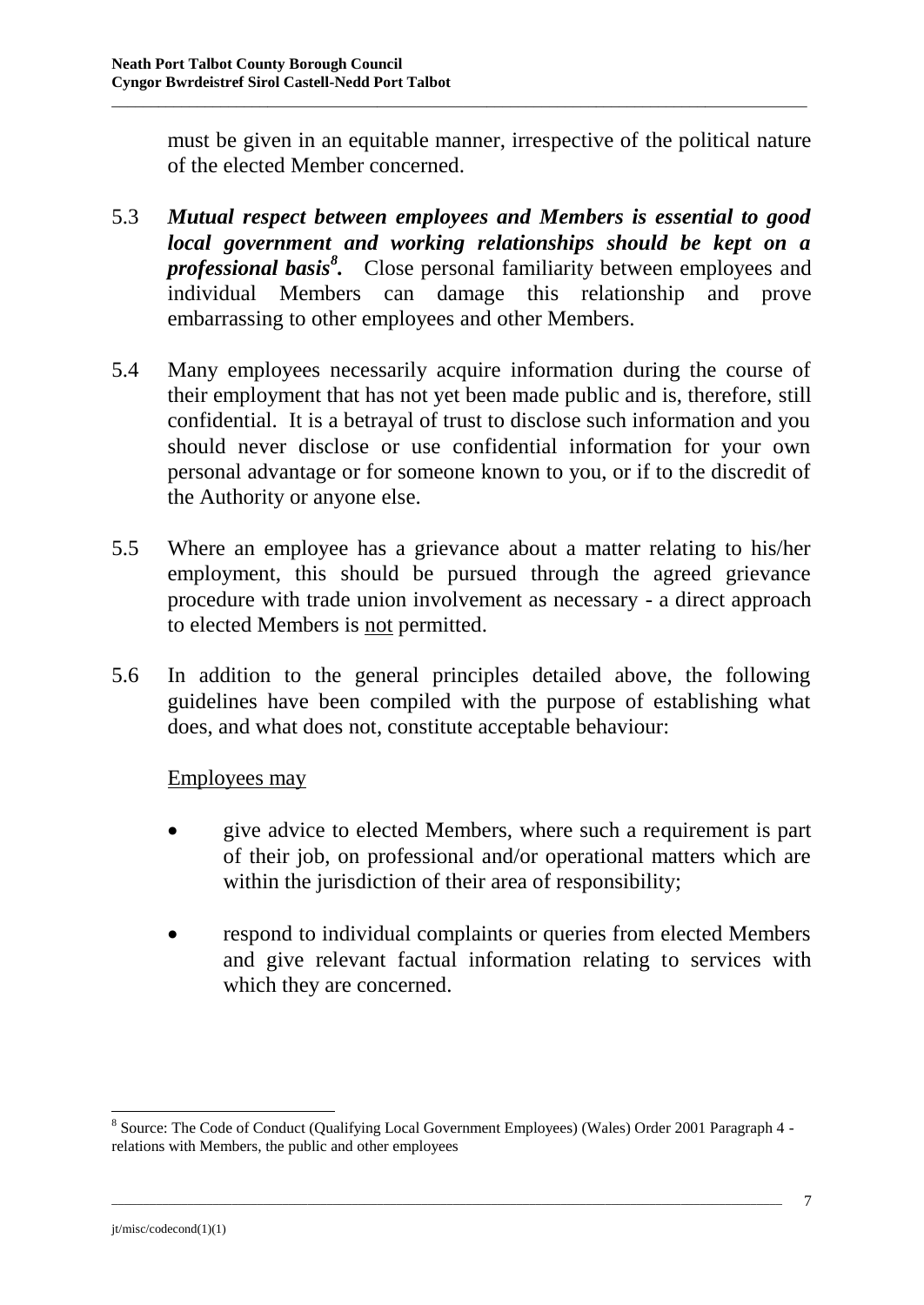#### Employees must not

 let their personal or private interest influence their working relationships with elected Members;

\_\_\_\_\_\_\_\_\_\_\_\_\_\_\_\_\_\_\_\_\_\_\_\_\_\_\_\_\_\_\_\_\_\_\_\_\_\_\_\_\_\_\_\_\_\_\_\_\_\_\_\_\_\_\_\_\_\_\_\_\_\_\_\_\_\_\_\_\_\_\_\_\_\_\_\_\_\_\_\_\_\_\_\_\_\_\_\_\_

 act in any way which may result in suspicions of improper conduct arising.

#### Local Communities and Service Users

5.7 Employees should always remember their responsibilities to the communities they serve and to ensure courteous, efficient and impartial service delivery to all groups and individuals within these communities as defined by the policies of the Authority.

#### **Contractors**

- 5.8 All relationships of a business or private nature with external contractors, or potential contractors, should be made known by employees to their Corporate Director. Orders and contracts must be awarded on merit and in accordance with the Authority's Contract Procedure Rules, and no special favours should be shown to businesses run by, for example, friends, partners or relations in the tendering process. No part of any community within the County Borough should be discriminated against.
- 5.9 Employees who engage or supervise contractors, or have any other official relationship with contractors, and have previously had or currently have a relationship in a private or domestic capacity with contractors, should declare such a relationship to their Corporate Director.
- 5.10 See also Section 8 Personal Interests.

#### Service Users

5.11 Employees who are in close contact with service users both in the community and residential settings may find themselves placed in invidious situations for a number of reasons. Where such circumstances arise, employees must not: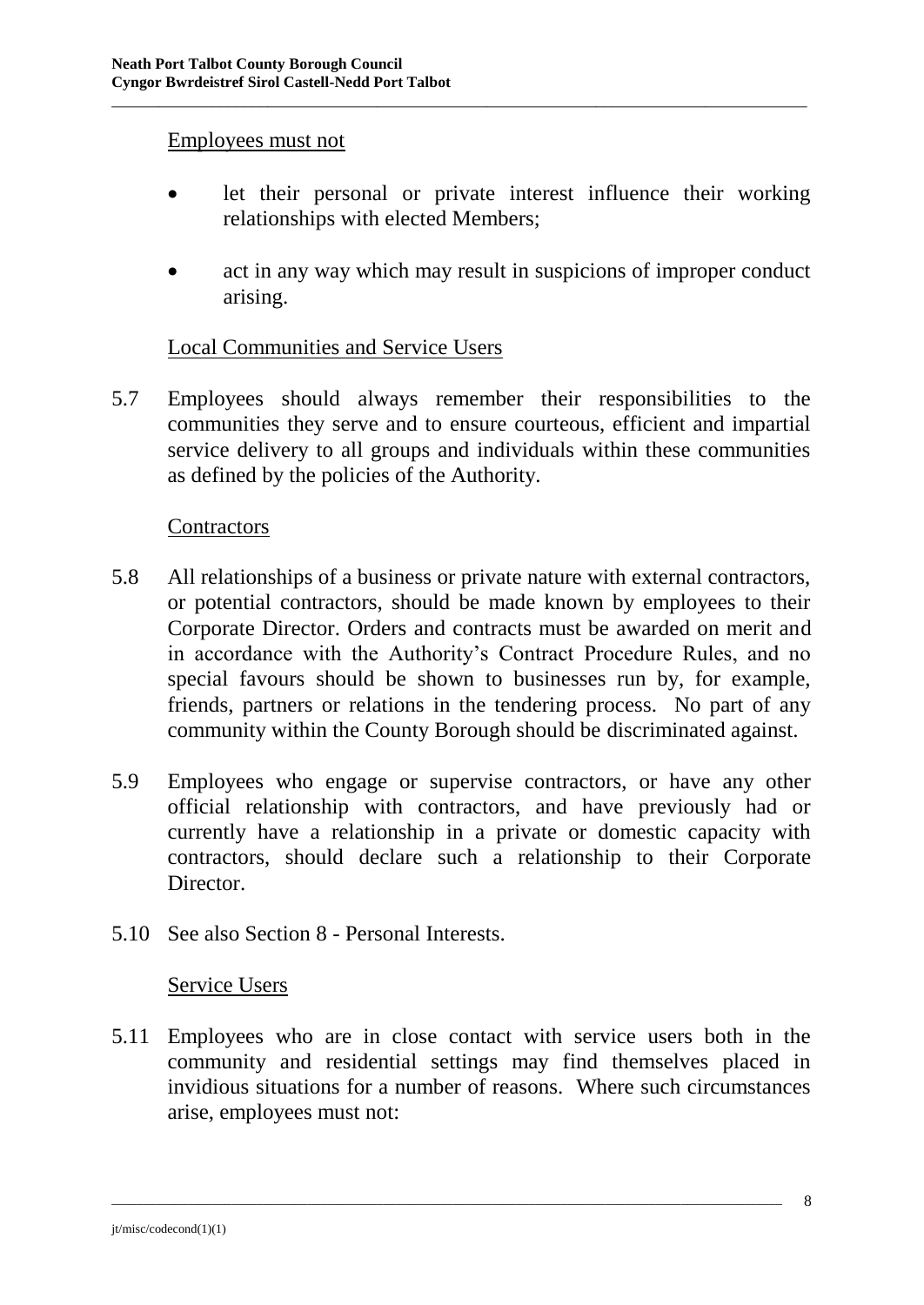(a) accept presents in money or goods for themselves or members of their family;

\_\_\_\_\_\_\_\_\_\_\_\_\_\_\_\_\_\_\_\_\_\_\_\_\_\_\_\_\_\_\_\_\_\_\_\_\_\_\_\_\_\_\_\_\_\_\_\_\_\_\_\_\_\_\_\_\_\_\_\_\_\_\_\_\_\_\_\_\_\_\_\_\_\_\_\_\_\_\_\_\_\_\_\_\_\_\_\_\_

- (b) accept loans of money or goods to themselves or members of their family;
- (c) enter into financial arrangements with the service user, e.g. by buying goods from the service user, or selling goods/services; similar restrictions also apply to the employee's family;
- (d) assist with the preparation of a Will, or Deeds of Gift.

Adherence to these measures will assist employees to minimise any risk of accusation that undue influence has been exercised by an employee over a service user.

## 6. **APPOINTMENT AND OTHER EMPLOYMENT MATTERS**

- *6.1 Employees involved in the recruitment and appointment of staff must ensure that appointments are made on the basis of merit. In order to avoid any possible accusation of bias, employees should not be involved in any appointment or any other decisions relating to discipline, promotion or pay and conditions for any other employee, or prospective employee, to whom they are related, or with whom they have a close personal relationship outside work<sup>9</sup> .*
- 6.2 It is unlawful for an appointment to be made which was based on anything other than the ability of the candidate to undertake the duties and responsibilities of the post.

## 7. **OUTSIDE EMPLOYMENT**

7.1 Some employees are required to obtain consent from their Corporate Director prior to taking up an outside employment (i.e. those employees with a contractual rate of pay in accordance with or equivalent to NJC "Green Book" spinal column point 29 and above). All other employees are required to give notification in relation to any proposed outside employment (i.e. those employees below scp 29). No employee should undertake outside employment which conflicts with the Authority's interests.

\_\_\_\_\_\_\_\_\_\_\_\_\_\_\_\_\_\_\_\_\_\_\_\_\_\_\_\_\_\_\_\_\_\_\_\_\_\_\_\_\_\_\_\_\_\_\_\_\_\_\_\_\_\_\_\_\_\_\_\_\_\_\_\_\_\_\_\_\_\_\_\_\_\_\_\_\_\_\_\_\_\_\_\_\_\_\_\_\_\_\_\_\_\_\_\_\_\_\_\_\_\_\_\_\_\_

1

<sup>&</sup>lt;sup>9</sup> Source: The Code of Conduct (Qualifying Local Government Employees) (Wales) Order 2001 Paragraph 11 appointment of staff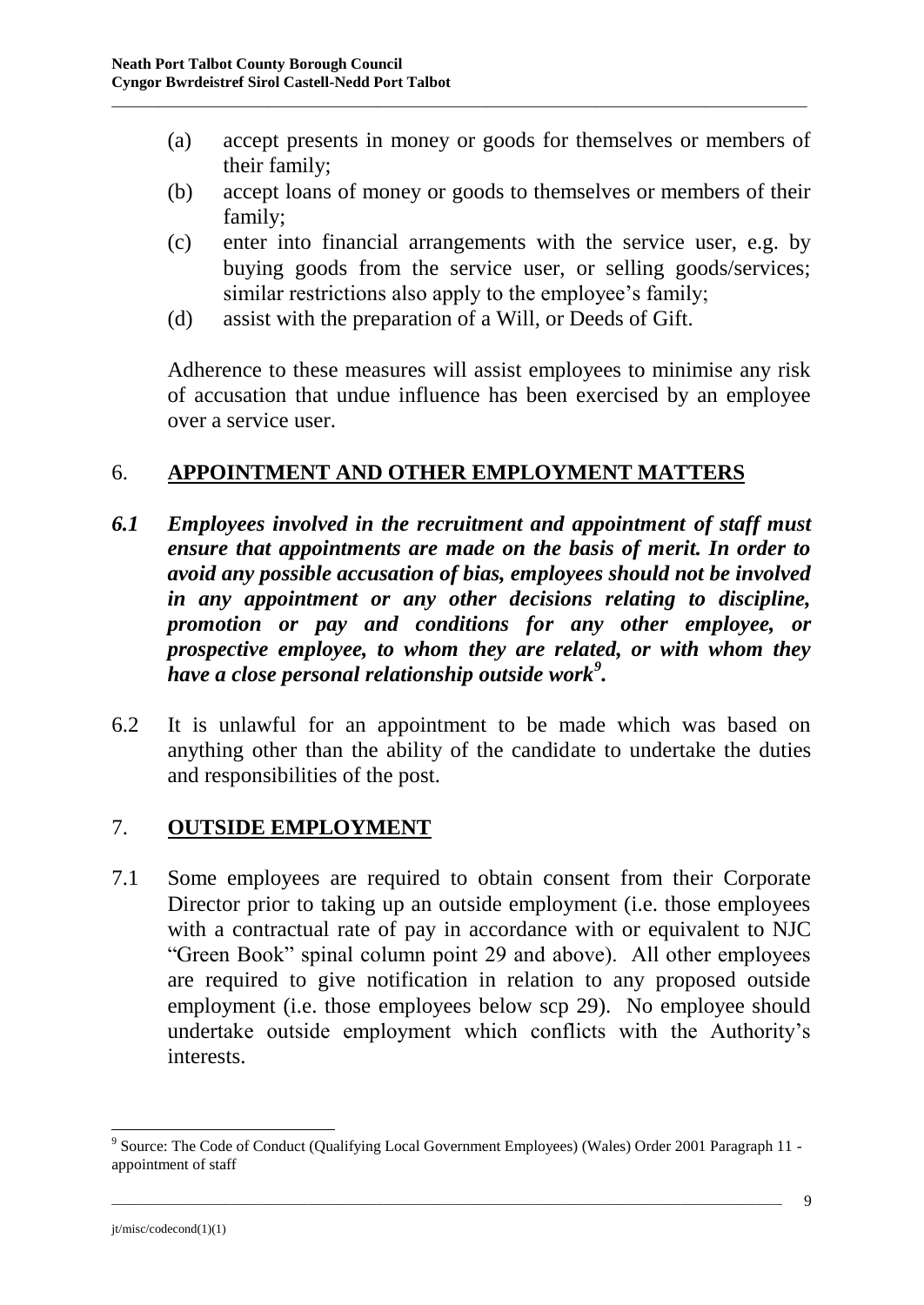7.2 The provisions contained in paragraph 7.1 above are applicable whether or not the outside interest is a position which attracts some form of payment.

\_\_\_\_\_\_\_\_\_\_\_\_\_\_\_\_\_\_\_\_\_\_\_\_\_\_\_\_\_\_\_\_\_\_\_\_\_\_\_\_\_\_\_\_\_\_\_\_\_\_\_\_\_\_\_\_\_\_\_\_\_\_\_\_\_\_\_\_\_\_\_\_\_\_\_\_\_\_\_\_\_\_\_\_\_\_\_\_\_

- 7.3 In considering whether to grant consent, in relation to any employee, account will be taken of whether the outside employment:
	- (i) conflicts with the Authority's interests, or
	- (ii) is, or may be, detrimental to the Authority's interests, or
	- (iii) may weaken public confidence in the conduct of the employee or the Authority.
- 7.4 A pro-forma for the purposes of declaring outside employment to their Corporate Director is shown in Appendix 1 to this document.
- 7.5 Failure to observe the requirements of these provisions, or any breach involving the preparation of plans or other work which may subsequently be the subject of Planning or Building Regulations approval, or which may in any way need to be considered or approved by the Council, will be dealt with as a very serious matter in accordance with the Authority's disciplinary procedure.

## 8. **PERSONAL INTERESTS**

- 8.1 *Whilst employees' private lives are their own concern, they must not allow their private interests to conflict with their public duty. They must not misuse their official position or information acquired in the course of their employment to further their private interests, or the interests of others. In particular, they must comply with:*
	- *any rules of the Authority on the registration and declaration by employees of financial and non-financial interests,*
	- *any rules of the Authority on the declaration by employees of hospitality or gifts offered to or received by them, from any person or organisation doing or seeking to do business, or otherwise benefiting or seeking to benefit from a relationship with the*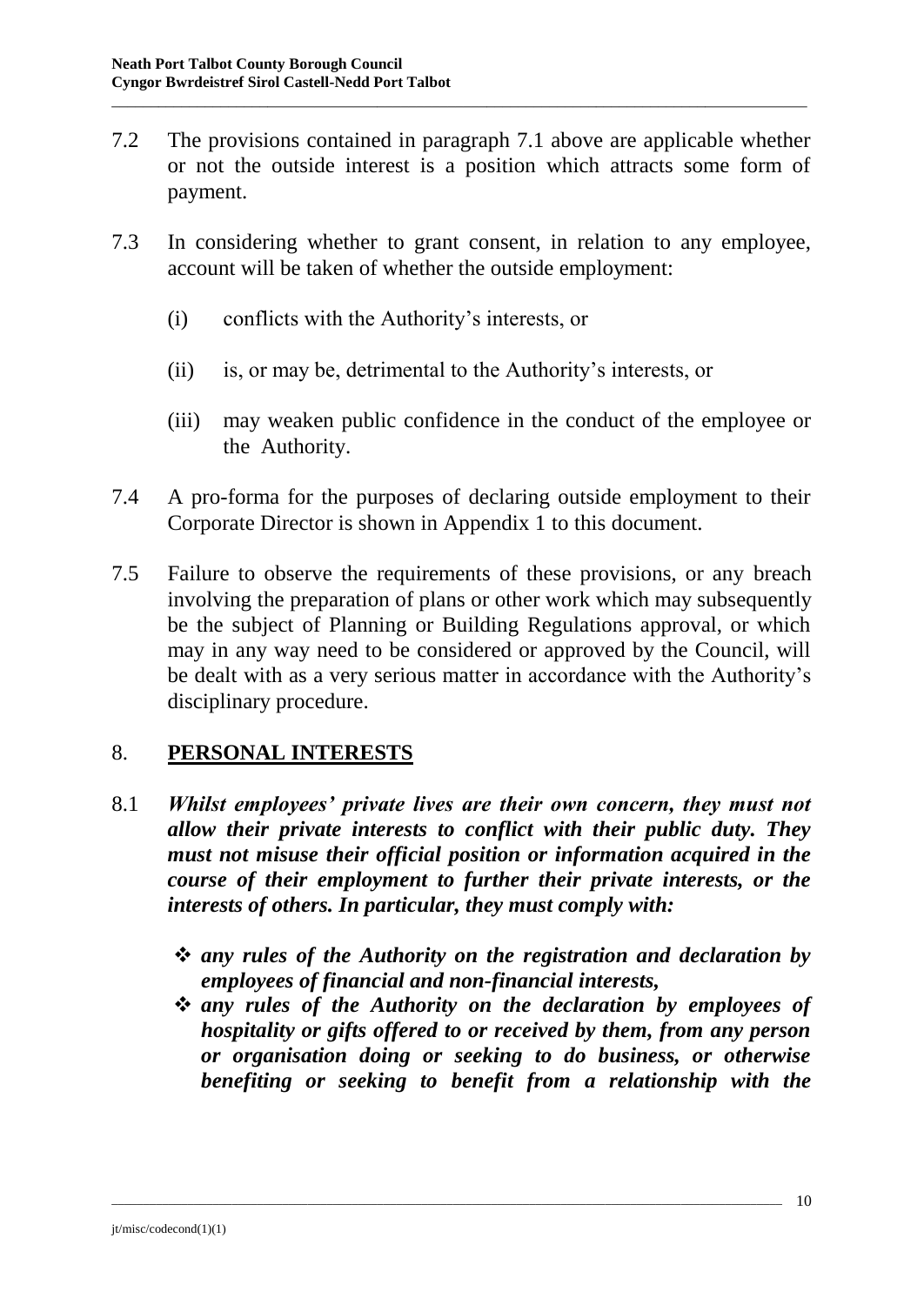*Authority. Employees must not accept benefits from a third party unless authorised to do so by the Authority<sup>10</sup> .* 

#### Financial and Non-Financial Interests

8.2 Employees must declare to their Corporate Director details of any financial or non-financial interests which could conflict with the Authority's interests (see Appendix 2).

\_\_\_\_\_\_\_\_\_\_\_\_\_\_\_\_\_\_\_\_\_\_\_\_\_\_\_\_\_\_\_\_\_\_\_\_\_\_\_\_\_\_\_\_\_\_\_\_\_\_\_\_\_\_\_\_\_\_\_\_\_\_\_\_\_\_\_\_\_\_\_\_\_\_\_\_\_\_\_\_\_\_\_\_\_\_\_\_\_

- 8.3 Section 117 of the Local Government Act 1972 provides:
	- (a) that if an Officer (or spouse) has any pecuniary interest under the terms of the 1972 Act, in a contract which has been, or is proposed to be, entered into by the Authority (not being a contract to which he/she is a party), he/she must give notice to the Authority as soon as possible;
	- (b) that an Officer of a local authority shall not, under colour of his office or employment, accept any fee or reward whatsoever other than his/her proper remuneration.

Any breach of the above provisions is a criminal offence. Notices under (a) above must be given to the Monitoring Officer (Head of Legal Services), with a copy to your Corporate Director (see Appendix 3).

#### "Secret Society/Organisation"

- 8.4 Employees should declare to their Corporate Director their membership of any organisation which:
	- is not open to the public without formal membership and commitment of allegiance

and

has secrecy rules of membership or conduct.

[Note: All declarations which need to be made by Corporate Directors shall be made to the Chief Executive.]

\_\_\_\_\_\_\_\_\_\_\_\_\_\_\_\_\_\_\_\_\_\_\_\_\_\_\_\_\_\_\_\_\_\_\_\_\_\_\_\_\_\_\_\_\_\_\_\_\_\_\_\_\_\_\_\_\_\_\_\_\_\_\_\_\_\_\_\_\_\_\_\_\_\_\_\_\_\_\_\_\_\_\_\_\_\_\_\_\_\_\_\_\_\_\_\_\_\_\_\_\_\_\_\_\_\_

1

<sup>&</sup>lt;sup>10</sup> Source: The Code of Conduct (Qualifying Local Government Employees) (Wales) Order 2001 Paragraph 8 personal interests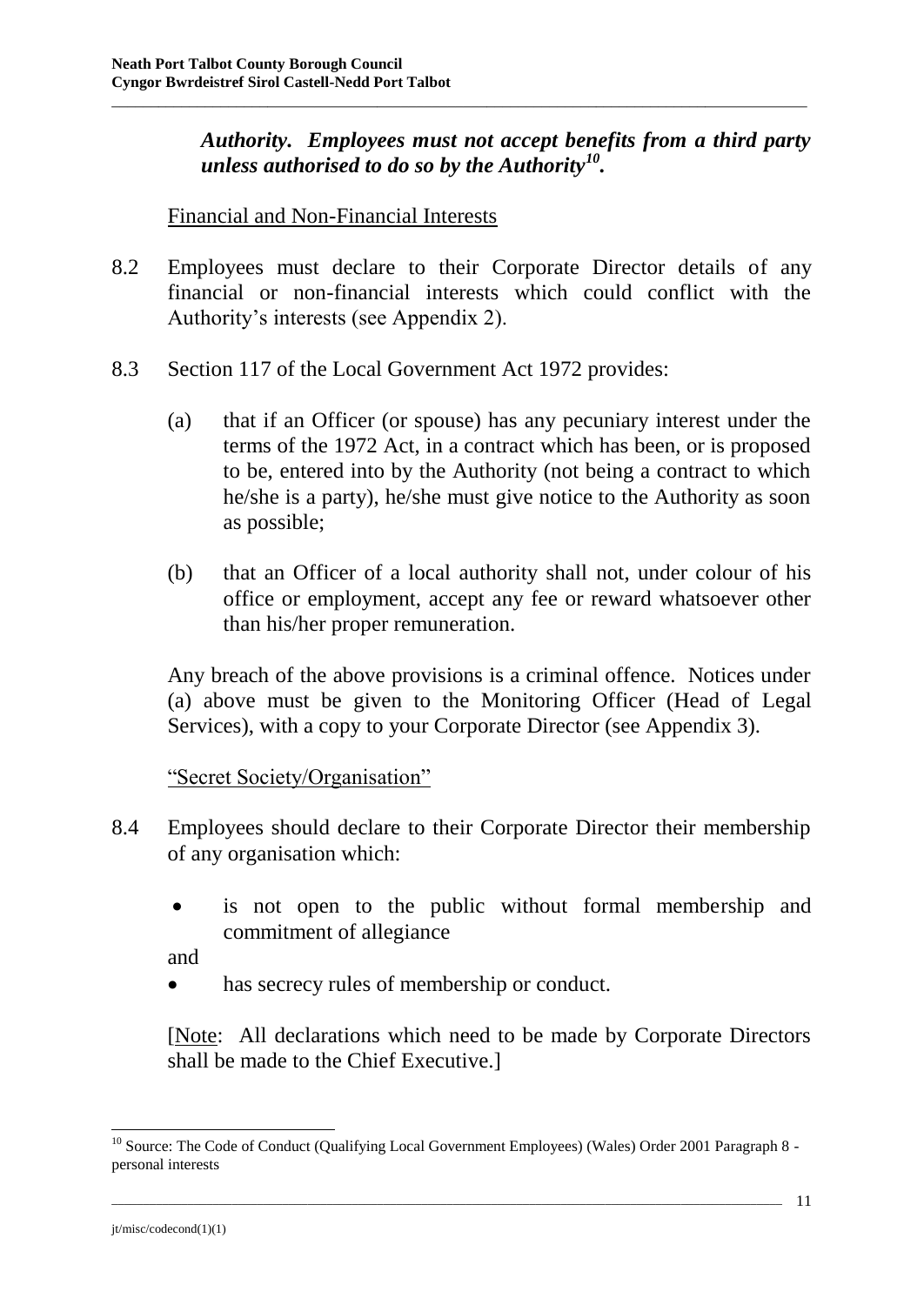8.5 A "secret society" is defined for the purposes of this Code of Conduct as follows:

\_\_\_\_\_\_\_\_\_\_\_\_\_\_\_\_\_\_\_\_\_\_\_\_\_\_\_\_\_\_\_\_\_\_\_\_\_\_\_\_\_\_\_\_\_\_\_\_\_\_\_\_\_\_\_\_\_\_\_\_\_\_\_\_\_\_\_\_\_\_\_\_\_\_\_\_\_\_\_\_\_\_\_\_\_\_\_\_\_

"Any lodge, chapter, society, trust or regular gathering or meeting, which:

- (a) is not open to members of the public who are not members of that lodge, chapter, society or trust; and
- (b) includes in the grant of membership an obligation on the part of the member a requirement to make a commitment (whether by oath or otherwise) of allegiance to the lodge, chapter, society, gathering or meeting; and
- (c) includes, whether initially or subsequently, a commitment (whether by oath or otherwise) of secrecy about the rules, membership or conduct of the lodge, chapter society, trust gathering or meeting".

A lodge, chapter, society, trust, gathering or meeting as defined above should not be regarded as a secret society if it forms part of the activity of a generally recognised religion.

8.6 Employees who disclose any interest under this Section should not then have any dealings with the subject matter of the disclosure.

## 9. **EQUALITY ISSUES**

- 9.1 *Employees must comply with policies relating to equality issues, as agreed by the Authority, in addition to the requirements of the law<sup>11</sup> .*  All employees are therefore required to familiarise themselves and to adhere to Neath Port Talbot County Borough Council's policies on Equality of Opportunity in Employment and Equality of Opportunity in Service Delivery.
- 9.2 All persons residing, visiting or working within the County Borough, service users and other employees have a right to be treated with fairness and equity.

\_\_\_\_\_\_\_\_\_\_\_\_\_\_\_\_\_\_\_\_\_\_\_\_\_\_\_\_\_\_\_\_\_\_\_\_\_\_\_\_\_\_\_\_\_\_\_\_\_\_\_\_\_\_\_\_\_\_\_\_\_\_\_\_\_\_\_\_\_\_\_\_\_\_\_\_\_\_\_\_\_\_\_\_\_\_\_\_\_\_\_\_\_\_\_\_\_\_\_\_\_\_\_\_\_\_

1

<sup>&</sup>lt;sup>11</sup> Source: The Code of Conduct (Qualifying Local Government Employees) (Wales) Order 2001 Paragraph 6 -Equality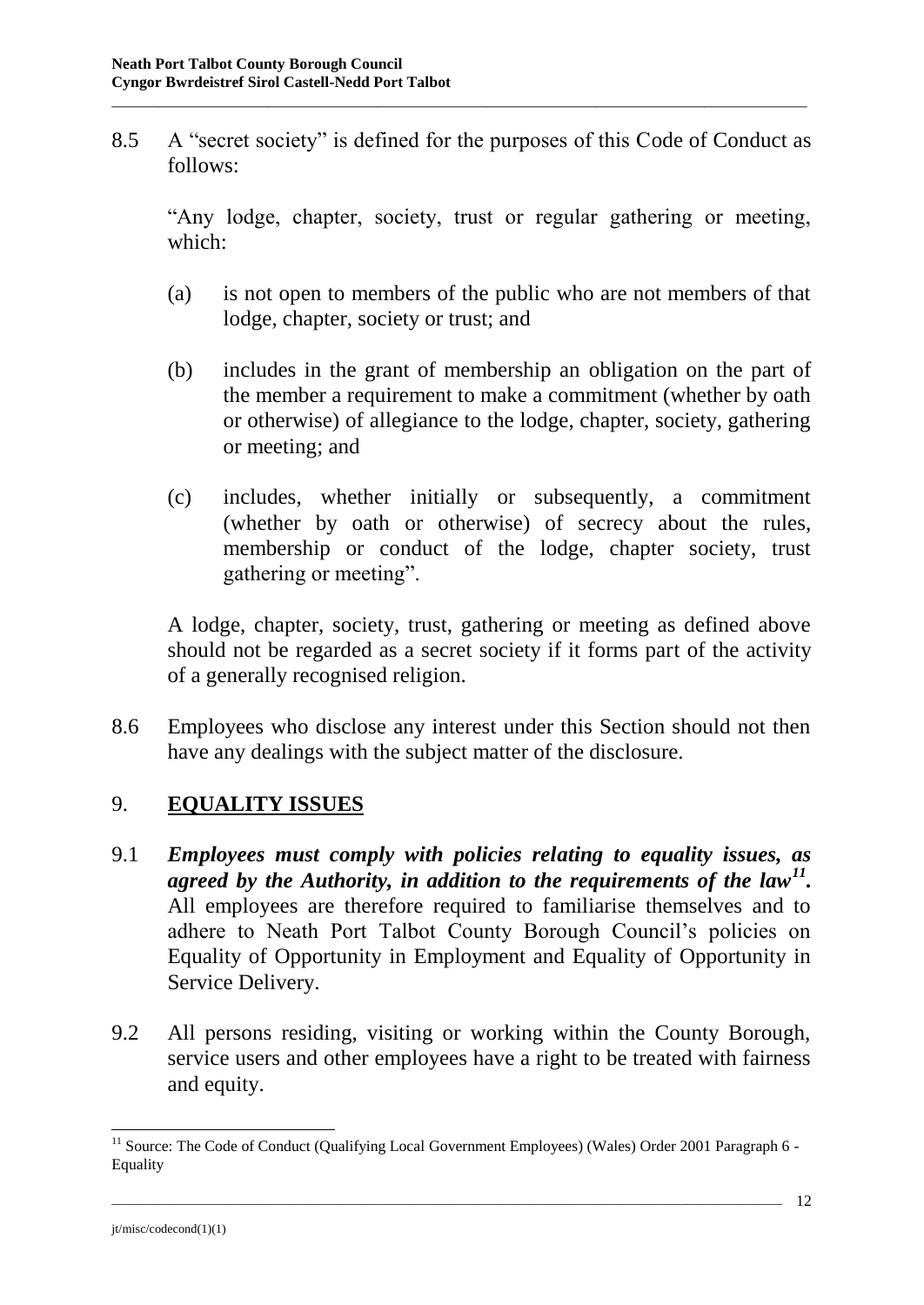#### 10. **SEPARATION OF ROLES DURING TENDERING**

10.1 Employees involved in any tendering process and dealing with contractors and other bodies, voluntary organisations etc or negotiation for the procurement of goods, services or utilities should be clear on the separation of client purchaser and contractor provides roles within the Authority, as appropriate. Employees who have both a client purchaser and contractor provides responsibility must be aware of the need for accountability and openness.

\_\_\_\_\_\_\_\_\_\_\_\_\_\_\_\_\_\_\_\_\_\_\_\_\_\_\_\_\_\_\_\_\_\_\_\_\_\_\_\_\_\_\_\_\_\_\_\_\_\_\_\_\_\_\_\_\_\_\_\_\_\_\_\_\_\_\_\_\_\_\_\_\_\_\_\_\_\_\_\_\_\_\_\_\_\_\_\_\_

- 10.2 Employees in contractor or client units, or similar, must exercise fairness and impartiality when dealing with all customers, suppliers and contractors.
- 10.3 Employees who have access to confidential information on tenders or costs for either internal or external contractors should not disclose that information to any unauthorised party or organisation.
- 10.4 Any employee contemplating a management buy-out should, as soon as he/she has formed a definite intent, inform their Corporate Director and withdraw from the contract awarding processes.
- 10.5 Employees should ensure that no special favour is shown to current or recent former employees or their partners, close relatives or associates in awarding contracts to businesses run by them, or employing them in a senior or relevant managerial capacity.

## 11. **CORRUPTION**

- 11.1 Employees must be aware that it is a serious criminal offence for them corruptly to receive or give any gift, loan, fee, reward or advantage for doing, or not doing, anything or showing favour, or disfavour, to any person in their official capacity.
- 11.2 If an allegation of corruption is made it is for the employee concerned to demonstrate that any rewards received have not been corruptly obtained.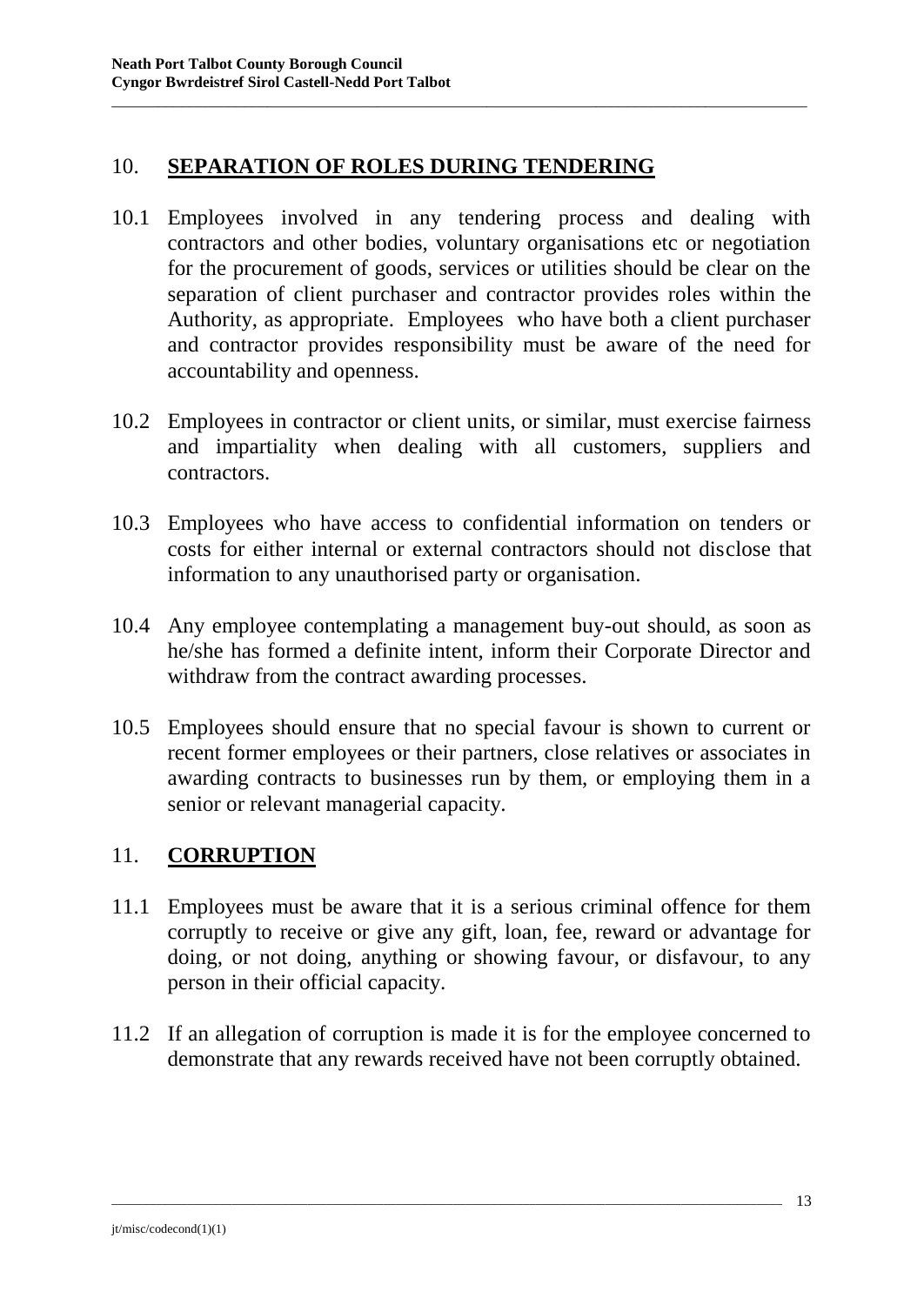## 12. **USE OF FINANCIAL & OTHER RESOURCES**

12.1 *Employees must ensure that they use public funds entrusted to them in a responsible and lawful manner, and must not utilise property, vehicles or other facilities of the Authority for personal use unless*  authorised to do so<sup>12</sup>. Authorisation should be requested from their Corporate Director.

\_\_\_\_\_\_\_\_\_\_\_\_\_\_\_\_\_\_\_\_\_\_\_\_\_\_\_\_\_\_\_\_\_\_\_\_\_\_\_\_\_\_\_\_\_\_\_\_\_\_\_\_\_\_\_\_\_\_\_\_\_\_\_\_\_\_\_\_\_\_\_\_\_\_\_\_\_\_\_\_\_\_\_\_\_\_\_\_\_

12.2 All employees must strive to ensure that they obtain value for money on all occasions to avoid any legal challenge to the Authority.

## 13. **GIFTS AND HOSPITALITY**

- 13.1 The Code of Conduct (Qualifying Local Government Employees) states that employees *must comply with the rules of the Authority on the declaration by employees of hospitality or gifts offered to or received by them, from any person or organisation doing or seeking to do business, or otherwise benefiting or seeking to benefit from a relationship with the Authority. Employees must not accept benefits from a third party unless authorised to do so<sup>13</sup>* .
- 13.2. Council's Employees are prohibited from accepting gifts other than those described in Section 13.3. hereafter. The same rules apply to other material benefits advantages and services which are also not to be accepted and are subject to the same rules as for gifts hereafter stated in 13.3. to 13.5.
- 13.3.1Employees must not accept personal gifts from any source, other than insignificant items of token value, for example (but not limited to) pens, diaries, calendars, corporate ties.
- 13.3.2Likewise token gifts given to participants at the end of official visits by or to the Council, at conferences or similar events are acceptable.
- 13.3.3The same applies to modest gifts given by individuals to express gratitude for help given by employees in the proper performance of their official duties, including, for example (but not limited to) bunches of flowers, boxes of chocolates, a bottle of inexpensive wine and where

\_\_\_\_\_\_\_\_\_\_\_\_\_\_\_\_\_\_\_\_\_\_\_\_\_\_\_\_\_\_\_\_\_\_\_\_\_\_\_\_\_\_\_\_\_\_\_\_\_\_\_\_\_\_\_\_\_\_\_\_\_\_\_\_\_\_\_\_\_\_\_\_\_\_\_\_\_\_\_\_\_\_\_\_\_\_\_\_\_\_\_\_\_\_\_\_\_\_\_\_\_\_\_\_\_\_

<sup>&</sup>lt;sup>12</sup> Source: The Code of Conduct (Qualifying Local Government Employees) (Wales) Order 2001 Paragraph 7 -Stewardship

<sup>&</sup>lt;sup>13</sup> Source: The Code of Conduct (Qualifying Local Government Employees) (Wales) Order 2001 Paragraph 8 -Personal Interests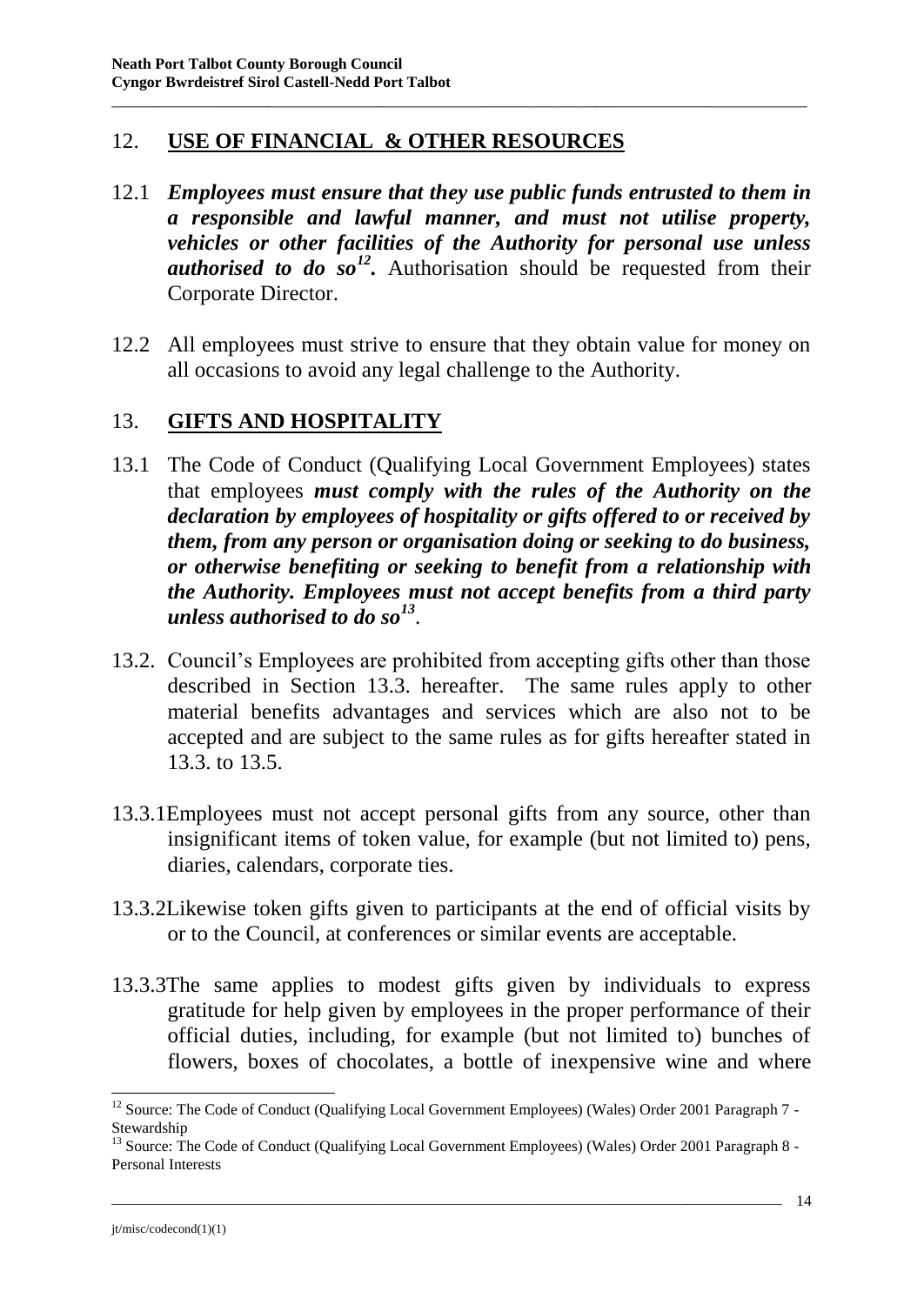refusal would needlessly upset or offend. However, repeated or costly gifts of this nature must be politely refused.

13.4. All offers of gifts, other than those of token value as described in paragraph 13.3.1, 13.3.2, 13.3.3. above, must be declared even when not accepted.

\_\_\_\_\_\_\_\_\_\_\_\_\_\_\_\_\_\_\_\_\_\_\_\_\_\_\_\_\_\_\_\_\_\_\_\_\_\_\_\_\_\_\_\_\_\_\_\_\_\_\_\_\_\_\_\_\_\_\_\_\_\_\_\_\_\_\_\_\_\_\_\_\_\_\_\_\_\_\_\_\_\_\_\_\_\_\_\_\_

- 13.5. Apart from participating in any concessionary schemes arranged by trade unions or by the Council, employees must not avail themselves of the services of contractors or suppliers engaged by the Council where goods, labour, plant or similar are made available at cost, trade or discount prices. The only exception permissible is where such discounts are generally available to any member of the public.
- 13.6. In relation to the above an employee must ensure that no gifts, material benefits, advantages or services are accepted on the same basis as the above paragraphs by any person with whom the employee is living when he/she knows of such when same are given merely because of the employee's position as employee of the Council and must also declare offers of the same made in accordance with the above rules.
- 13.7. The Council accepts that a reasonable amount of hospitality and reciprocation is acceptable, and on some occasions entirely desirable part of Councils relations with other bodies, including private companies and potential development partners.
- 13.8. Generally it is acceptable for employees to receive hospitality which is in the nature of mere common courtesy i.e. working lunches, hospitality at conferences, seminars and similar events, provided the hospitality is open to all attending and not directed at individual employees and where it is also clear that purchasing decisions are not compromised. (See also 13.13. below)
- 13.9. Other generally acceptable hospitality include attendance at Civic Receptions, launches of partnerships where Council is one of the partners, opening ceremonies for projects in which the Council has been involved or other similar events that involve a partner, contractor or other organisation, when the level of hospitality is appropriate.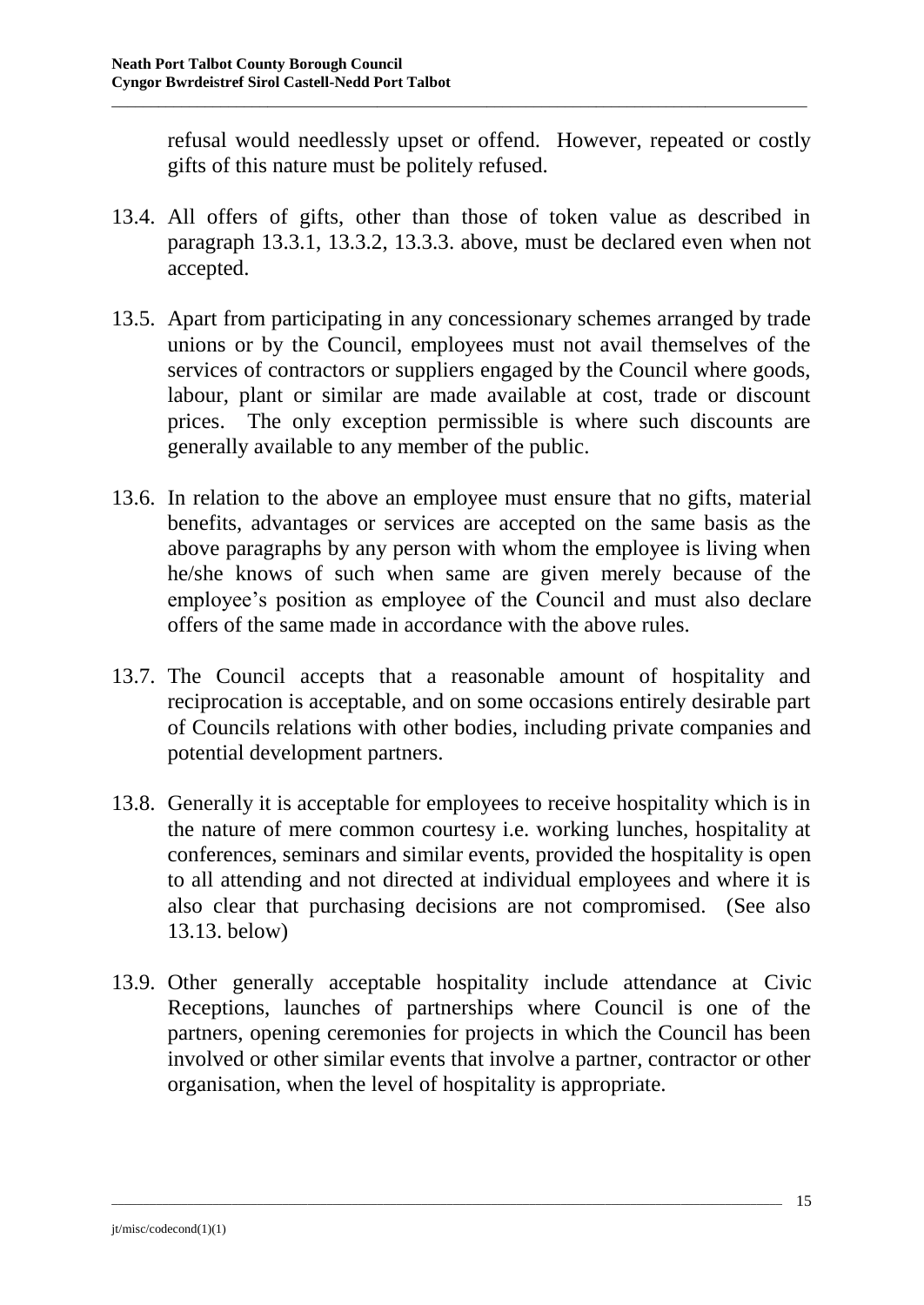13.10.Attendance at purely social, sporting or similar functions can only be accepted when it is considered that Council's interests are served by attendance or it is appropriate for Council to be seen to be represented.

\_\_\_\_\_\_\_\_\_\_\_\_\_\_\_\_\_\_\_\_\_\_\_\_\_\_\_\_\_\_\_\_\_\_\_\_\_\_\_\_\_\_\_\_\_\_\_\_\_\_\_\_\_\_\_\_\_\_\_\_\_\_\_\_\_\_\_\_\_\_\_\_\_\_\_\_\_\_\_\_\_\_\_\_\_\_\_\_\_

- 13.11.Employees who wish to accept any other hospitality than that referred to in 13.8. and 13.9. and specifically for purely social, sporting or similar functions mentioned in 13.10. must have the prior authorisation of their Director prior to accepting such hospitality
- 13.12.Directors consenting to the above, or employees accepting or offered hospitality, must consider at all times how the offer might be viewed by the public and should also be viewed in the context of the offer made, to whom it is made, for what purpose it is made, the benefit it would serve and the current relationship between the person company or body making the offer and the Council. The Employee must be mindful of the timing of any acceptance of hospitality in relation to decisions which Council may be taking affecting those providing the hospitality i.e. for example, whether a contractor has a contract with Council, is a tenderer or potential imminent tenderer for work for the Council or is currently seeking planning permission of Council for a development.
- 13.13.Where visits to view vehicles, equipment, any goods or service delivery or similar are required, or employees attend any demonstrations relating to same including software/IT demonstrations, employees must ensure that the cost of such visits are borne by the Authority to avoid jeopardising the integrity of any subsequent purchasing decision (but may nonetheless accept hospitality as referred to in 13.8. as it is unlikely that purchasing decisions will be thereby compromised).
- 13.14.1An employee who accepts gifts, material benefits, advantages or services the acceptance of which is not prohibited by 13.1 to 13.6 above is not required to declare acceptance of same to his/her Director. Offers in excess of what is allowed for acceptance must be declared on Form A (referred to in 13.14 following) despite the fact that the employee is prohibited from accepting same.
- 13.14.2Employees should also use Form A (Appendix 4(a) refers) to notify the Director of offers made in respect of hospitality which an employee is not able to accept under this Code even though the employee has refused the same. Form *B* (Appendix 4 (b) refers) must be used by employees in cases where prior authorisation is needed before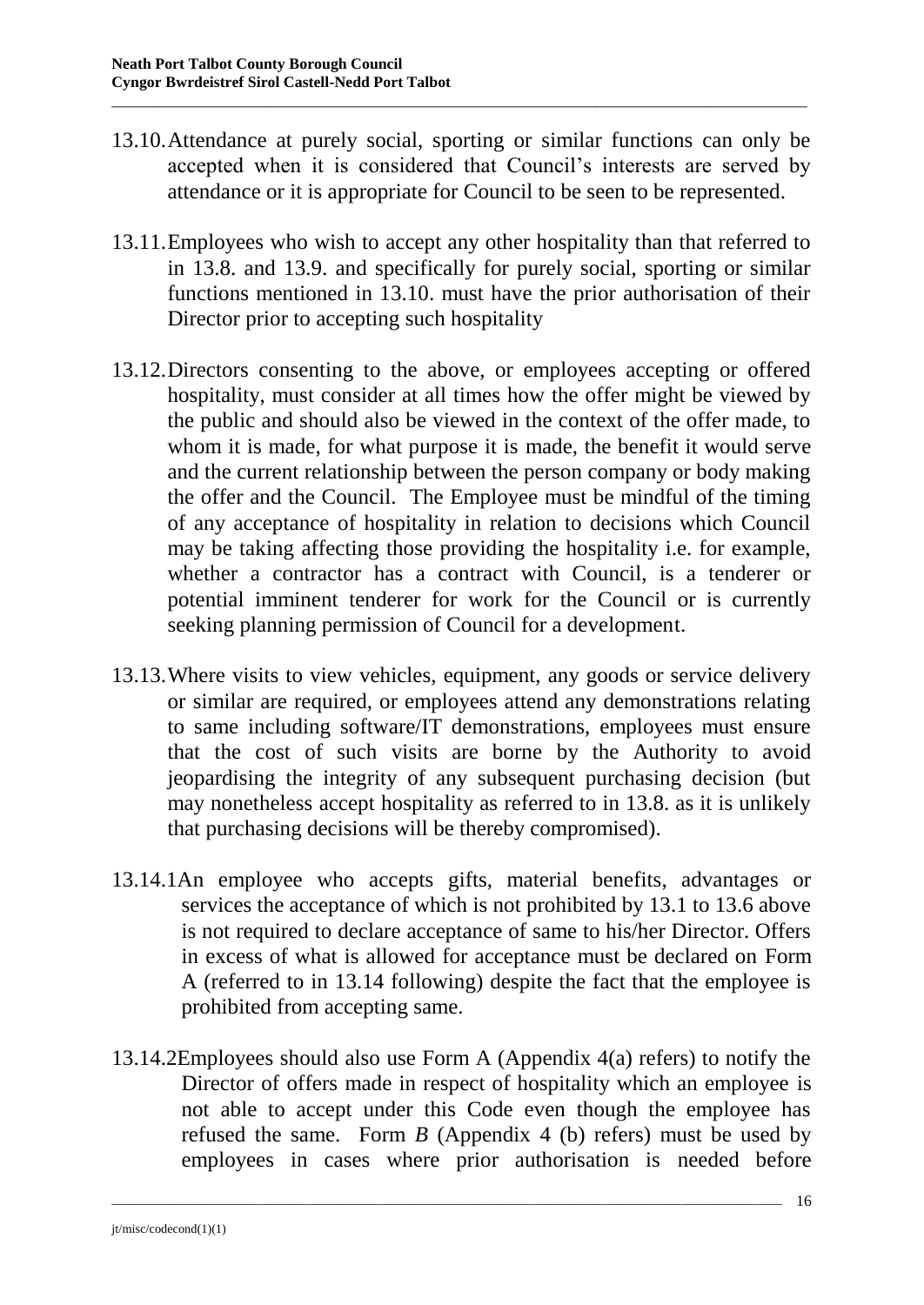acceptance of hospitality other than that generally stated to be acceptable in the Code and employees must ensure that the relevant part of Form *B* is duly signed as authorised by the Director prior to any receipt of hospitality or attendance at any function. Forms must be completed contemporaneously and given to the Director as described.

13.14.3 A record of all declarations made and all hospitality authorised for acceptance in accordance with this Code, must be kept by the Director.

\_\_\_\_\_\_\_\_\_\_\_\_\_\_\_\_\_\_\_\_\_\_\_\_\_\_\_\_\_\_\_\_\_\_\_\_\_\_\_\_\_\_\_\_\_\_\_\_\_\_\_\_\_\_\_\_\_\_\_\_\_\_\_\_\_\_\_\_\_\_\_\_\_\_\_\_\_\_\_\_\_\_\_\_\_\_\_\_\_

- 13.15 When hospitality has to be declined, those making the offer should be courteously, but firmly, informed of the procedures and standards operated within the Authority.
- 13.16 The same rules above apply to Corporate Directors save that the authorisation referred to in 13.11. and the record referred to in 13.14.3. shall be dealt with by the Chief Executive.

**[NOTE** for the avoidance of doubt the prohibition on the acceptance of gifts, material benefits, advantages, services or hospitality does not include such things given by Council to its employees hence receipt of these do not need to be authorised or recorded under this Code.]

## 14. **SPONSORSHIP**

- 14.1 Where an outside organisation intends, or wishes, to sponsor a Neath Port Talbot County Borough Council activity, whether by invitation, tender, negotiation or voluntarily, the basic rules concerning acceptance of gifts or hospitality apply. Particular care must be taken by employees when dealing with contractors or potential contractors.
- 14.2 Where Neath Port Talbot County Borough Council wishes to sponsor an event or service neither an employee or any partner, spouse or relative must benefit from such sponsorship in a direct way without there being full disclosure to the appropriate Corporate Director of any such interest.
- 14.3 Similarly, when the Authority through sponsorship, grant aid, financial or other means, gives support in the community, employees should ensure that impartial advice is given and that there is no conflict of interest involved.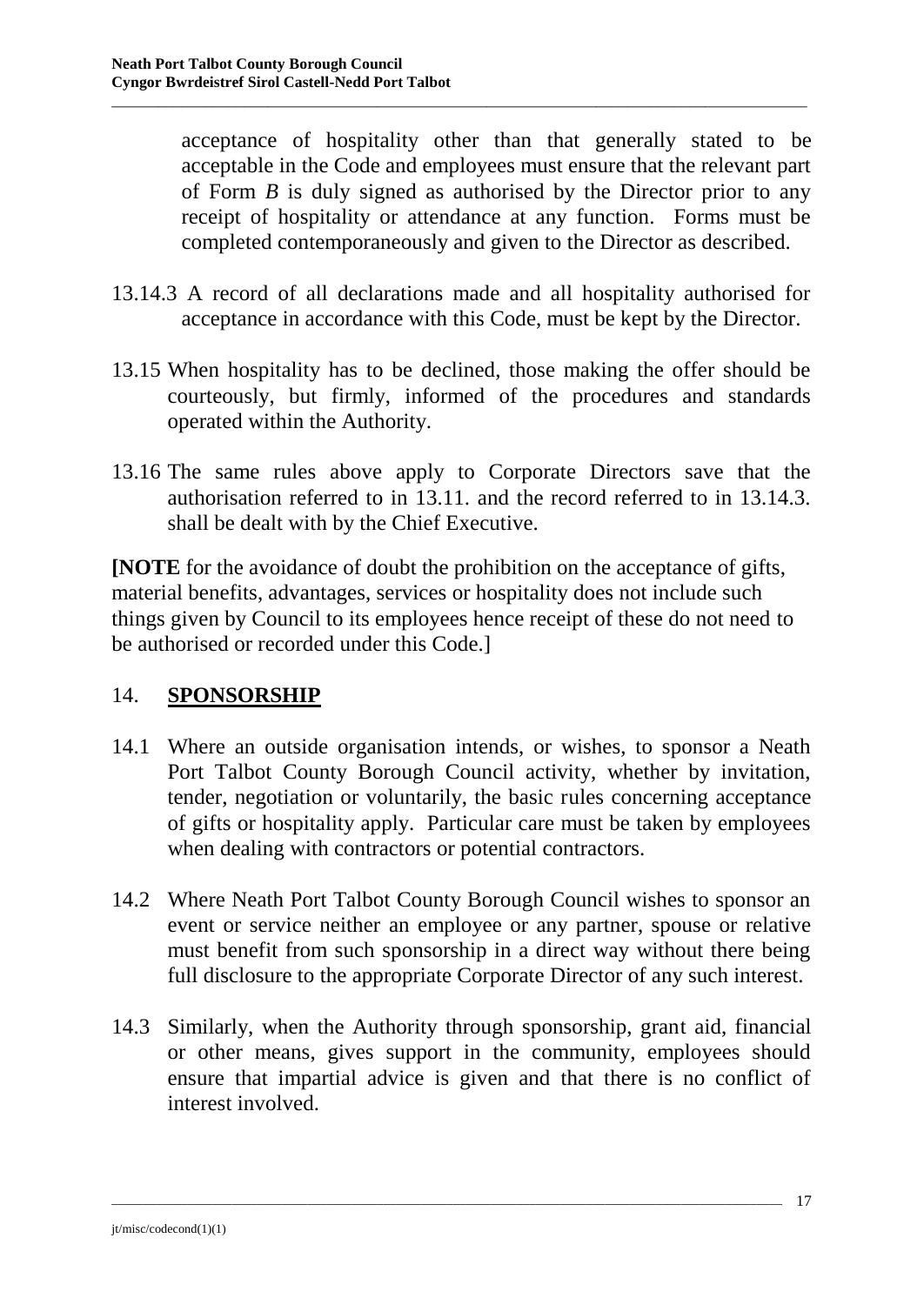## 15. **HEALTH AND SAFETY**

15.1 It is the duty of every employee to act reasonably and to observe all duties and responsibilities imposed by law and by Neath Port Talbot County Borough Council's corporate and directorate health and safety policies and procedures.

\_\_\_\_\_\_\_\_\_\_\_\_\_\_\_\_\_\_\_\_\_\_\_\_\_\_\_\_\_\_\_\_\_\_\_\_\_\_\_\_\_\_\_\_\_\_\_\_\_\_\_\_\_\_\_\_\_\_\_\_\_\_\_\_\_\_\_\_\_\_\_\_\_\_\_\_\_\_\_\_\_\_\_\_\_\_\_\_\_

- 15.2 Every employee must take reasonable care for the health and safety of himself/herself and of other persons who may be affected by his/her acts or omissions.
- 15.3 Insofar as any duty is placed upon Neath Port Talbot County Borough Council, each employee will be required to cooperate insofar as is necessary to enable the Council to comply with such duties and/or requirements.

## 16. **DATA PROTECTION & OTHER REGULATORY ISSUES**

- 16.1 Employees shall show respect for the privacy of members of the public and the confidential nature of the information which the Council holds about individuals in the exercise of its functions. In particular employees shall not repeat information to any other person or body (whether within the Council or not) without proper authority.
- 16.2 Employees should familiarise themselves with, and adhere to, any guidance issued by the Council in relation to:

Information Technology Security Confidentiality The Security of Paper Files Data Protection Legislation Privacy Legislation Information relating to the Access of Information Internet Usage Personal Use of Office Facilities and Equipment by Employees.

\_\_\_\_\_\_\_\_\_\_\_\_\_\_\_\_\_\_\_\_\_\_\_\_\_\_\_\_\_\_\_\_\_\_\_\_\_\_\_\_\_\_\_\_\_\_\_\_\_\_\_\_\_\_\_\_\_\_\_\_\_\_\_\_\_\_\_\_\_\_\_\_\_\_\_\_\_\_\_\_\_\_\_\_\_\_\_\_\_\_\_\_\_\_\_\_\_\_\_\_\_\_\_\_\_\_

Also, where a member of the public has a legal right to access to information employees should respect that right.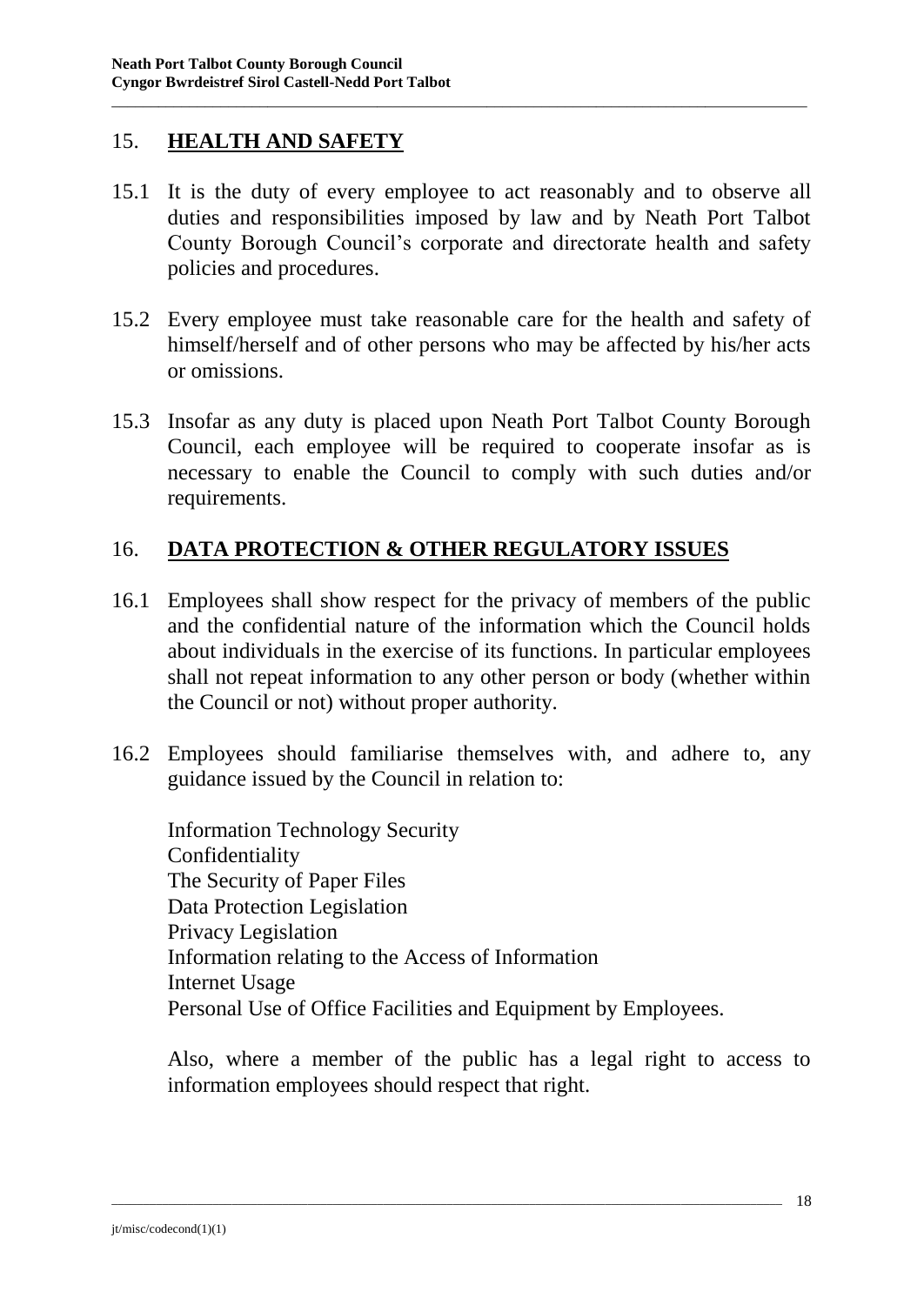## 17. **INTELLECTUAL PROPERTY - INVENTIONS AND PATENTS**

\_\_\_\_\_\_\_\_\_\_\_\_\_\_\_\_\_\_\_\_\_\_\_\_\_\_\_\_\_\_\_\_\_\_\_\_\_\_\_\_\_\_\_\_\_\_\_\_\_\_\_\_\_\_\_\_\_\_\_\_\_\_\_\_\_\_\_\_\_\_\_\_\_\_\_\_\_\_\_\_\_\_\_\_\_\_\_\_\_

17.1.Intellectual property is a generic term that includes inventions, creative designs, writings and drawings. Various Acts of Parliament cover different types of intellectual property. If these are created by an employee during the course of his/her employment, then as a general rule they belong to the employer but the exceptions to the general rule stated below should be noted.

#### **Inventions and Patents**

- 17.2 Inventions made before  $1<sup>st</sup>$  June 1978 are the property of the employer, if made in the course of that employer's employment. However, the Patents Act of 1977 states that after the  $1<sup>st</sup>$  June 1978, inventions are only the property of the employer if:
	- (a) they have been made in the course of the employee's normal duties; or
	- (b) they have been made in the course of duties specifically assigned to the employee and where invention might reasonably be expected to result from the carrying out of his/her duties; or
	- (c) it was made in the course of the employee's duties and at the time the employee had (because of the nature of his/her duties and particular responsibilities arising from them) a special obligation to further the interests of the employer.

An employee's "normal duties" in Neath Port Talbot County Borough Council are those duties which are reasonably encompassed in the job outline or job description which the employee carries out during his/her working hours

## 18. **PROFESSIONAL INDEMNITY INSURANCE**

18.1 Professional indemnity insurance is provided for all appropriate employees but will not extend to costs or damage indirectly caused by or arising from:

\_\_\_\_\_\_\_\_\_\_\_\_\_\_\_\_\_\_\_\_\_\_\_\_\_\_\_\_\_\_\_\_\_\_\_\_\_\_\_\_\_\_\_\_\_\_\_\_\_\_\_\_\_\_\_\_\_\_\_\_\_\_\_\_\_\_\_\_\_\_\_\_\_\_\_\_\_\_\_\_\_\_\_\_\_\_\_\_\_\_\_\_\_\_\_\_\_\_\_\_\_\_\_\_\_\_

(a) fraud, dishonesty or a criminal offence committed by the employee except where the criminal offence is an offence under the Health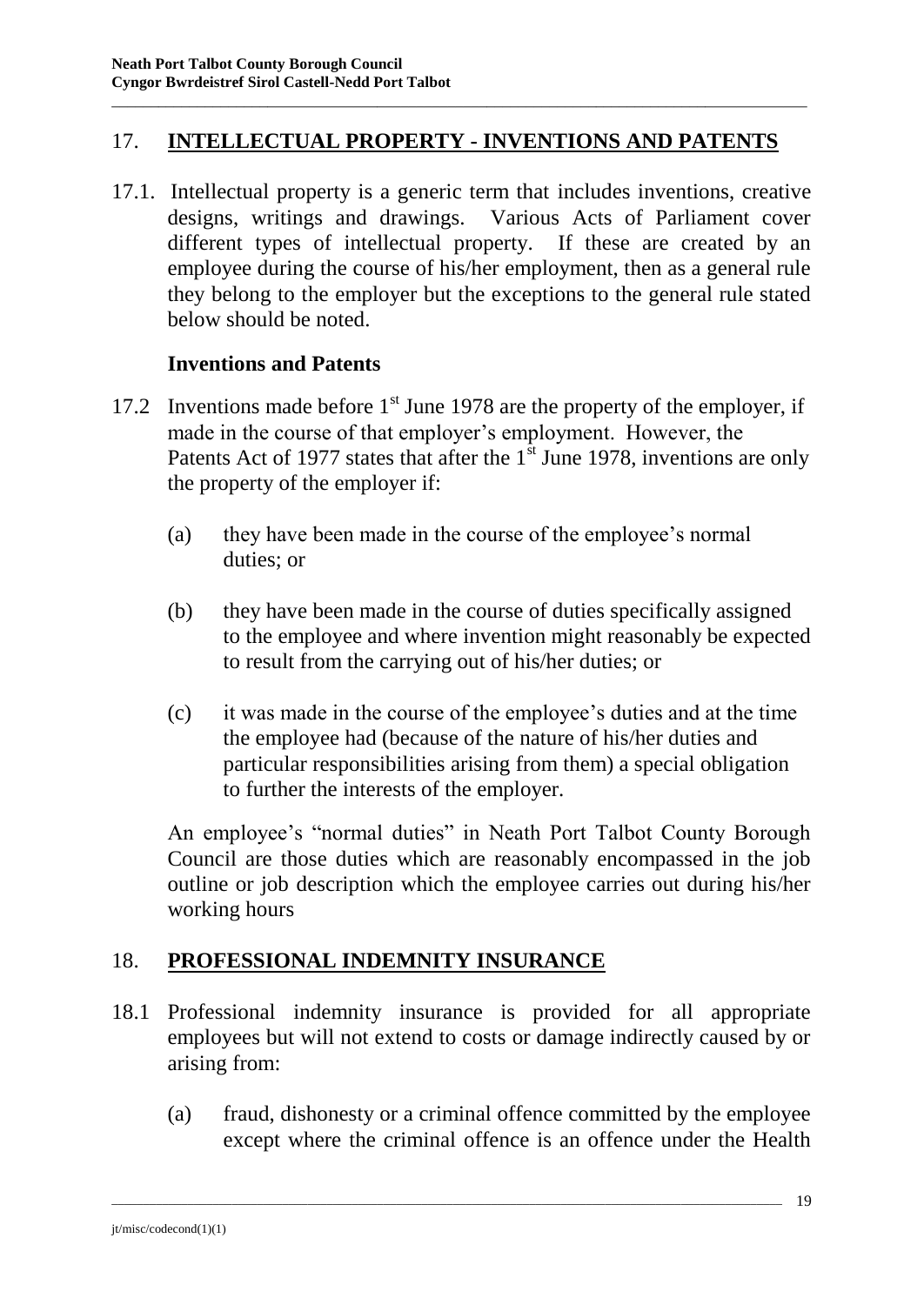and Safety at Work Act, 1974;

(b) any neglect, act, error or omission by the employee other than in the course of his/her employment;

\_\_\_\_\_\_\_\_\_\_\_\_\_\_\_\_\_\_\_\_\_\_\_\_\_\_\_\_\_\_\_\_\_\_\_\_\_\_\_\_\_\_\_\_\_\_\_\_\_\_\_\_\_\_\_\_\_\_\_\_\_\_\_\_\_\_\_\_\_\_\_\_\_\_\_\_\_\_\_\_\_\_\_\_\_\_\_\_\_

- (c) liability in respect of surcharges made by the District Auditor or others made under Section 19 of the Local Government Finance Act 1982;
- (d) where any employee without the express permission of the Council admits liability or negotiates or attempts to negotiate a settlement of any claim falling within the scope of the resolution.
- 18.2 Neath Port Talbot County Borough Council undertakes not to sue (or join others in action as a co-defendant or co-prosecutor versus) an employee of the Council in respect of a negligent act, error or omission by the officer in the course of his/her employment, subject to the same exceptions as detailed in 18.1 (a) to (d) above.
- 18.3 This indemnity and undertaking is without prejudice to the rights of the Council to take disciplinary action against an employee in respect of any neglect, act, error or omission.

\_\_\_\_\_\_\_\_\_\_\_\_\_\_\_\_\_\_\_\_\_\_\_\_\_\_\_\_\_\_\_\_\_\_\_\_\_\_\_\_\_\_\_\_\_\_\_\_\_\_\_\_\_\_\_\_\_\_\_\_\_\_\_\_\_\_\_\_\_\_\_\_\_\_\_\_\_\_\_\_\_\_\_\_\_\_\_\_\_\_\_\_\_\_\_\_\_\_\_\_\_\_\_\_\_\_

## 19. **REVIEW**

19.1 This Code of Conduct will be reviewed on a regular basis.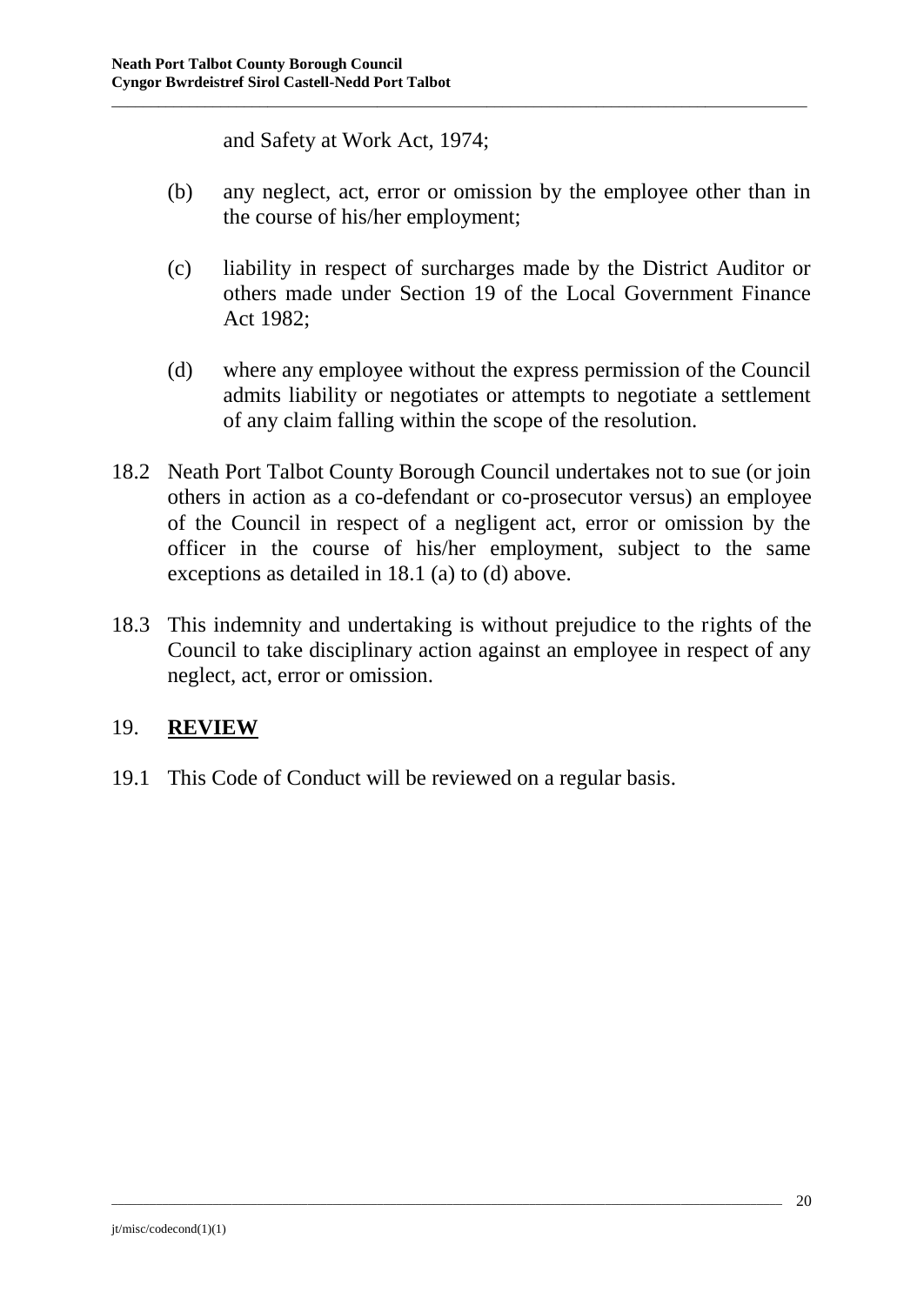## **APPENDIX 1 (I)**

\_\_\_\_\_\_\_\_\_\_\_\_\_\_\_\_\_\_\_\_\_\_\_\_\_\_\_\_\_\_\_\_\_\_\_\_\_\_\_\_\_\_\_\_\_\_\_\_\_\_\_\_\_\_\_\_\_\_\_\_\_\_\_\_\_\_\_\_\_\_\_\_\_\_\_\_\_\_\_\_\_\_\_\_\_\_\_\_\_

| Name:                     | Post:                |
|---------------------------|----------------------|
| Directorate:              |                      |
| <b>Contractual Hours:</b> | *per week/*per annum |
| <b>Contractual Pay:</b>   | *per week/*per annum |

**(\*delete, as appropriate)**

In accordance with the provisions of Section 7 of the Authority's Employee Code of Conduct, I wish to:

(a) \*notify you of my decision to undertake outside employment; OR

(b) \*seek your permission to undertake outside employment

(\*delete, as appropriate)

**Note**: **Notification** is sufficient for employees whose contractual rate of pay is in accordance with, or equivalent to, "Green Book" scp 28 and below. **Permission** is required for those on scp 29 and above. In all cases, employees must not take up any outside employment which conflicts with the Authority's interests.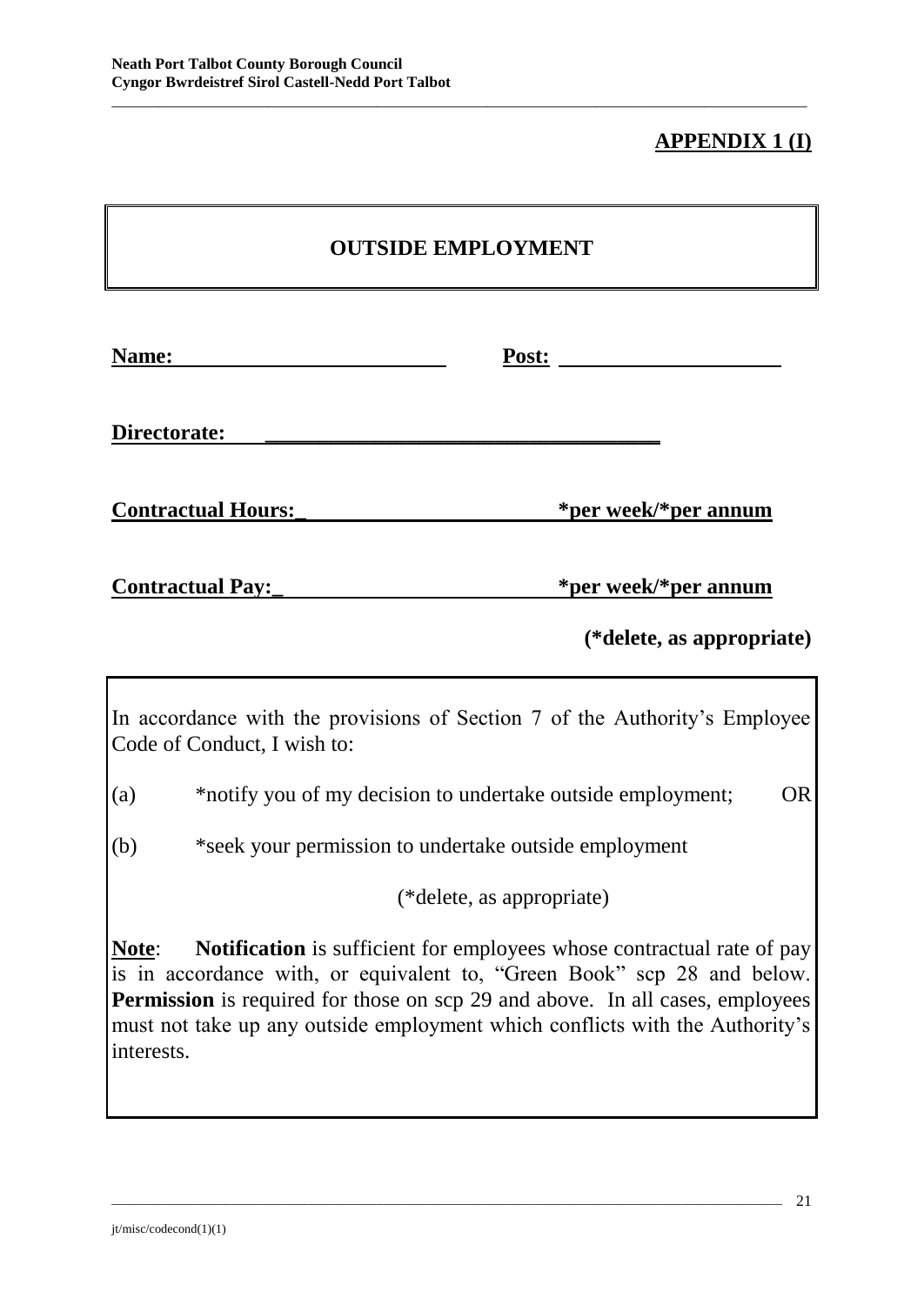$\overline{\phantom{a}}$ 

## **APPENDIX 1(II)**

h

| I *consider/*do not consider that carrying out this outside employment will<br>conflict with my employment with Neath Port Talbot County Borough Council. |  |
|-----------------------------------------------------------------------------------------------------------------------------------------------------------|--|
| (*delete, as appropriate)                                                                                                                                 |  |
| Signed: _______________________(employee)Date: ______                                                                                                     |  |
|                                                                                                                                                           |  |
| <b>Corporate Director's comments:</b>                                                                                                                     |  |
|                                                                                                                                                           |  |
|                                                                                                                                                           |  |
|                                                                                                                                                           |  |
|                                                                                                                                                           |  |
| (Corporate Director)<br>Signed:                                                                                                                           |  |
| Date:                                                                                                                                                     |  |

\_\_\_\_\_\_\_\_\_\_\_\_\_\_\_\_\_\_\_\_\_\_\_\_\_\_\_\_\_\_\_\_\_\_\_\_\_\_\_\_\_\_\_\_\_\_\_\_\_\_\_\_\_\_\_\_\_\_\_\_\_\_\_\_\_\_\_\_\_\_\_\_\_\_\_\_\_\_\_\_\_\_\_\_\_\_\_\_\_\_\_\_\_\_\_\_\_\_\_\_\_\_\_\_\_\_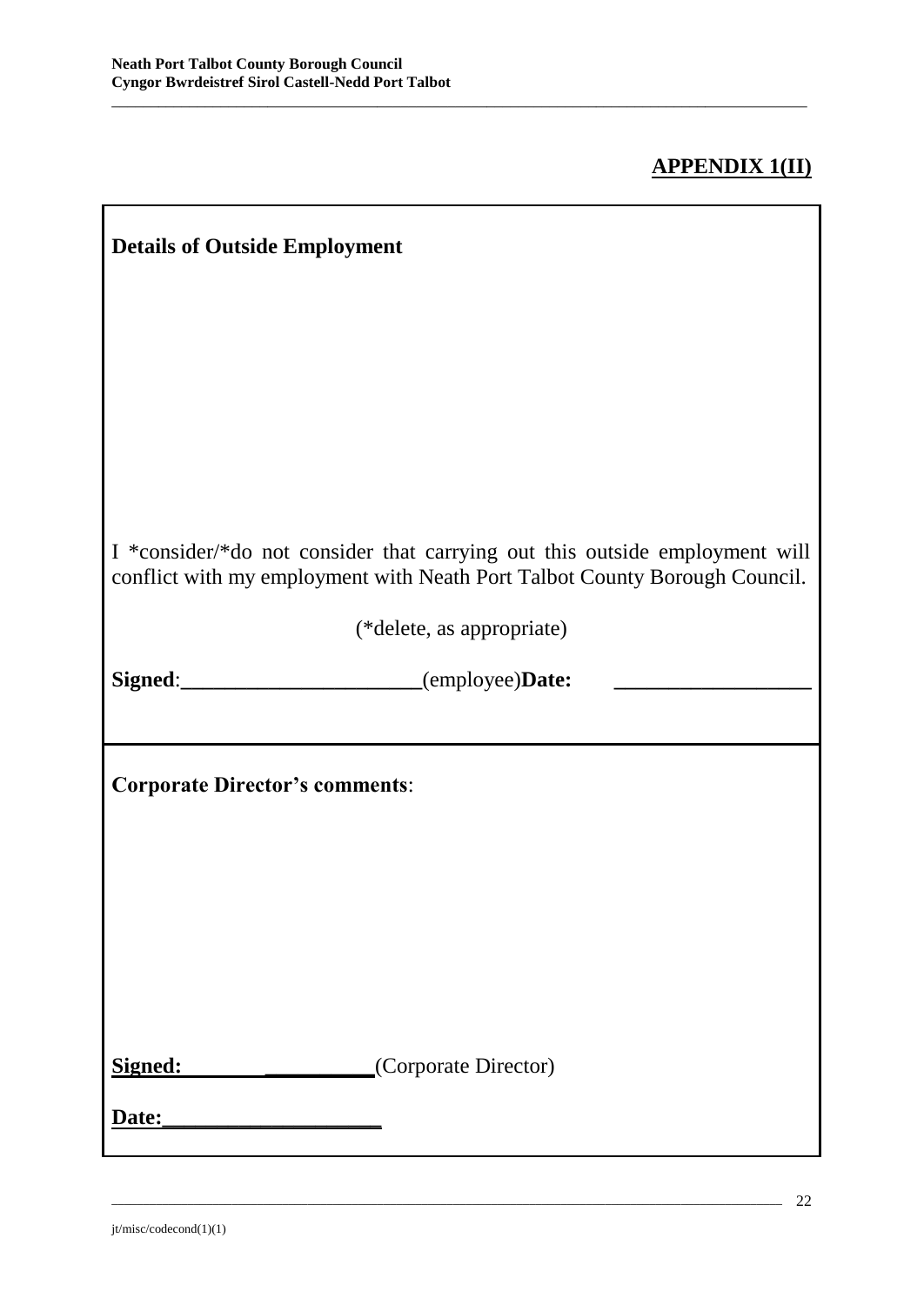#### **APPENDIX 2**

| <b>DECLARATION OF EMPLOYEE'S PERSONAL INTEREST/S</b>                                                                                                                                                                                                                                                                                                          |                       |                                                                                                                       |        |         |
|---------------------------------------------------------------------------------------------------------------------------------------------------------------------------------------------------------------------------------------------------------------------------------------------------------------------------------------------------------------|-----------------------|-----------------------------------------------------------------------------------------------------------------------|--------|---------|
| <b>Name:</b>                                                                                                                                                                                                                                                                                                                                                  |                       | <u> 1980 - Johann Barbara, martin amerikan basal dan berasal dalam basal dalam basal dalam basal dalam basal dala</u> | Post:  |         |
|                                                                                                                                                                                                                                                                                                                                                               |                       | <b>Nature of interest:</b> (Please tick appropriate box)                                                              |        |         |
| Society"                                                                                                                                                                                                                                                                                                                                                      | Financial $\Box$<br>□ | Non-Financial                                                                                                         | $\Box$ | "Secret |
| <b>[Note:</b> If the nature of the financial interest (whether direct or indirect) falls<br>within the remit of Section 117 of the Local Government Act 1972, an<br>appropriate declaration must be made to the Monitoring Officer (Head of Legal<br>Services) using the pro-forma shown as Appendix 3 to the Authority's<br><b>Employee Code of Conduct]</b> |                       |                                                                                                                       |        |         |
| Details:                                                                                                                                                                                                                                                                                                                                                      |                       |                                                                                                                       |        |         |
| <b>How this relates to the Council:</b>                                                                                                                                                                                                                                                                                                                       |                       |                                                                                                                       |        |         |
|                                                                                                                                                                                                                                                                                                                                                               |                       |                                                                                                                       |        |         |
|                                                                                                                                                                                                                                                                                                                                                               |                       | <b>Received by:</b> ____________________ (Corporate Director) <b>Date:</b> ____________                               |        |         |
| <b>Comments:</b>                                                                                                                                                                                                                                                                                                                                              |                       |                                                                                                                       |        |         |

\_\_\_\_\_\_\_\_\_\_\_\_\_\_\_\_\_\_\_\_\_\_\_\_\_\_\_\_\_\_\_\_\_\_\_\_\_\_\_\_\_\_\_\_\_\_\_\_\_\_\_\_\_\_\_\_\_\_\_\_\_\_\_\_\_\_\_\_\_\_\_\_\_\_\_\_\_\_\_\_\_\_\_\_\_\_\_\_\_\_\_\_\_\_\_\_\_\_\_\_\_\_\_\_\_\_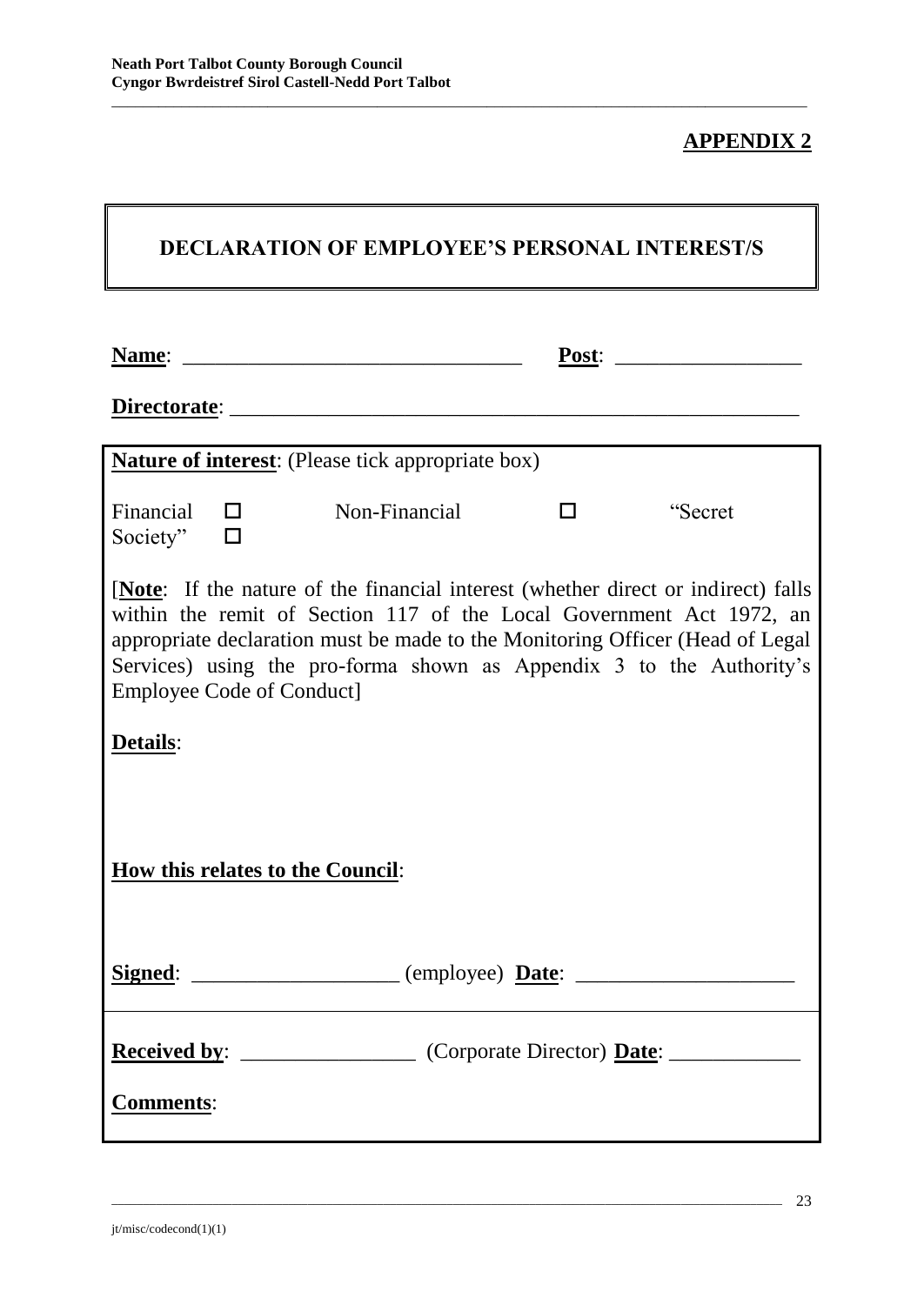## **APPENDIX 3 (I)**

## **LOCAL GOVERNMENT ACT 1972 Section 117**

\_\_\_\_\_\_\_\_\_\_\_\_\_\_\_\_\_\_\_\_\_\_\_\_\_\_\_\_\_\_\_\_\_\_\_\_\_\_\_\_\_\_\_\_\_\_\_\_\_\_\_\_\_\_\_\_\_\_\_\_\_\_\_\_\_\_\_\_\_\_\_\_\_\_\_\_\_\_\_\_\_\_\_\_\_\_\_\_\_

## **Disclosure by Officer of local authority of pecuniary interest in contract, or proposed contract with the local authority**

*To the Monitoring Officer, Neath Port Talbot County Borough Council*

As required by the Local Government Act 1972, I HEREBY GIVE YOU NOTICE:

\*That I have [a direct] [an indirect] pecuniary interest in the following Contract which [has been] [is proposed to be] entered into by the Council; namely:-

\*My indirect pecuniary interest is based on the fact that  $(2)$ 

| Dated |                                                         |
|-------|---------------------------------------------------------|
|       |                                                         |
|       | Delete any works in square brackets which do not apply. |

(1) Insert name of local authority

(2) Here state whether the officer, or his or her spouse, is a member of the company or other body with which the contract is made or proposed, or whether a nominee of the officer is a member of any such company or other body; or whether the officer, or his or her spouse, is a partner, or in the employment of a person with whom the contract is made, or proposed to be made (*see* Section 95 of Local Government Act 1972, printed overleaf)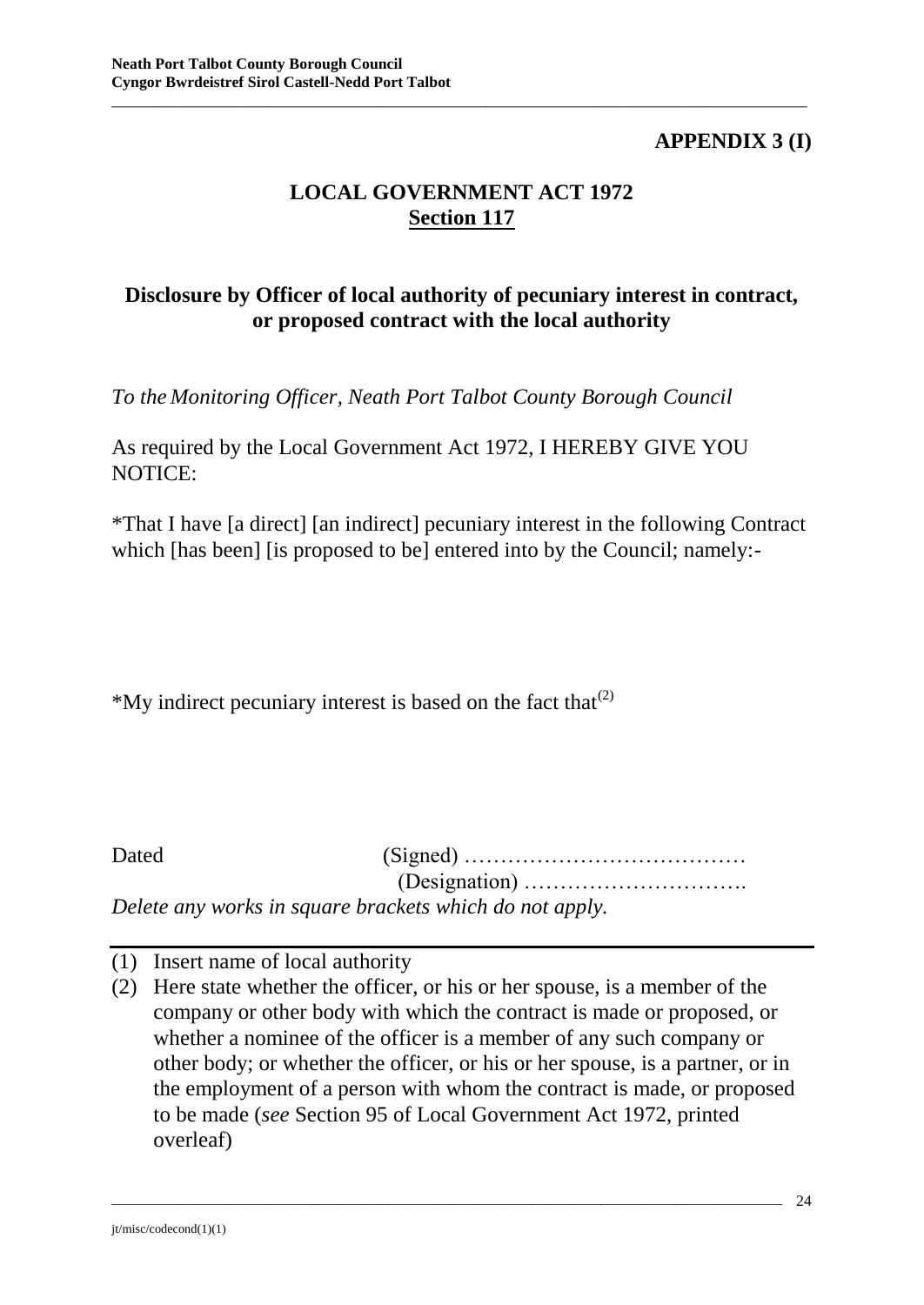## **APPENDIX 3 (II)**

## **LOCAL GOVERNMENT ACT, 1972**

\_\_\_\_\_\_\_\_\_\_\_\_\_\_\_\_\_\_\_\_\_\_\_\_\_\_\_\_\_\_\_\_\_\_\_\_\_\_\_\_\_\_\_\_\_\_\_\_\_\_\_\_\_\_\_\_\_\_\_\_\_\_\_\_\_\_\_\_\_\_\_\_\_\_\_\_\_\_\_\_\_\_\_\_\_\_\_\_\_

#### **Section 117**

#### **Disclosure by Officers of interest in contracts.**

 $117 - (1)$  If it comes to the knowledge of an Officer employed, whether under this Act or any other enactment, by a local authority, that a contract in which he has any pecuniary interest, whether direct or indirect (not being a contract to which he himself is a party), has been, or is proposed to be, entered into by the authority or any committee thereof, he shall as soon as practicable give notice in writing to the authority of the fact that he is interested therein.

> For the purposes of this section an officer shall be treated as having indirectly a pecuniary interest in a contract or proposed contract if he would have been so treated by virtue of section 95 above had he been a member of the authority.

- (2) An officer of a local authority shall not, under colour of his office or employment, accept any fee or reward whatsoever other than his proper remuneration.
- (3) Any person who contravenes the provisions of subsections (1) or (2) above shall be liable on summary conviction to a fine not exceeding level 4 on the standard scale.
- (4) References in this section to a local authority shall include a reference to a joint committee appointed under Part VI of this Act or any other enactment.

\_\_\_\_\_\_\_\_\_\_\_\_\_\_\_\_\_\_\_\_\_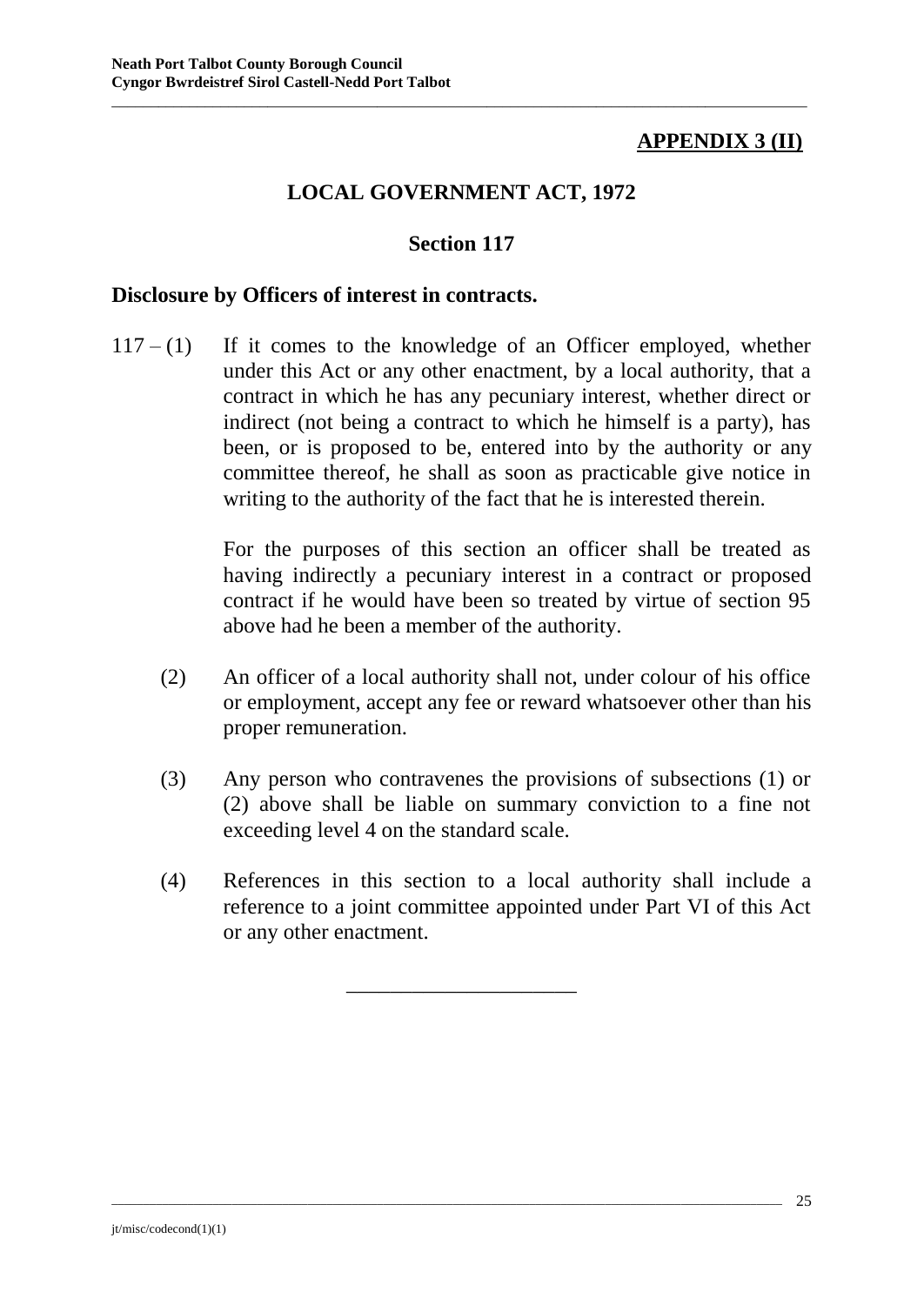## **LOCAL GOVERNMENT ACT, 1972 Sections 95, 97 and 98**

\_\_\_\_\_\_\_\_\_\_\_\_\_\_\_\_\_\_\_\_\_\_\_\_\_\_\_\_\_\_\_\_\_\_\_\_\_\_\_\_\_\_\_\_\_\_\_\_\_\_\_\_\_\_\_\_\_\_\_\_\_\_\_\_\_\_\_\_\_\_\_\_\_\_\_\_\_\_\_\_\_\_\_\_\_\_\_\_\_

#### **Pecuniary interests for purposes of section 94**

- 95 (1) For the purposes of section 94 above a person shall be treated, subject to the following provisions of this section and to section 97 below, as having indirectly a pecuniary interest in a contract, proposed contract or other matter, if
	- *(a)* he or any nominee of his is a member of a company or other body with which the contract was made or is proposed to be made or which has a direct pecuniary interest in the other matter under consideration; or
	- *(b)* he is a partner, or is in the employment, of a person with whom the contract was made or is proposed to be made or who has a direct pecuniary interest in other matter under consideration.
	- **(2)** Subsection (1) above does not apply to membership of or employment under any public body, and a member of a company or other body shall not by reason only of his membership be treated as having an interest in any contract, proposed contract or other matter if he has no beneficial interest in any securities of that company or other body.
	- (3) In the case of married persons living together the interest of one spouse shall, if known to the other, be deemed for the purpose of section 94 above to be also an interest of the other.

#### **Removal or Exclusion of disability, etc.**

97 - (1) The district council, as respects a member of a parish council, the principal council as respects a member of a community council, and the Secretary of State, as respects a member of any other local authority, may, subject to such conditions as the council or the Secretary of State may think fit to impose, remove any disability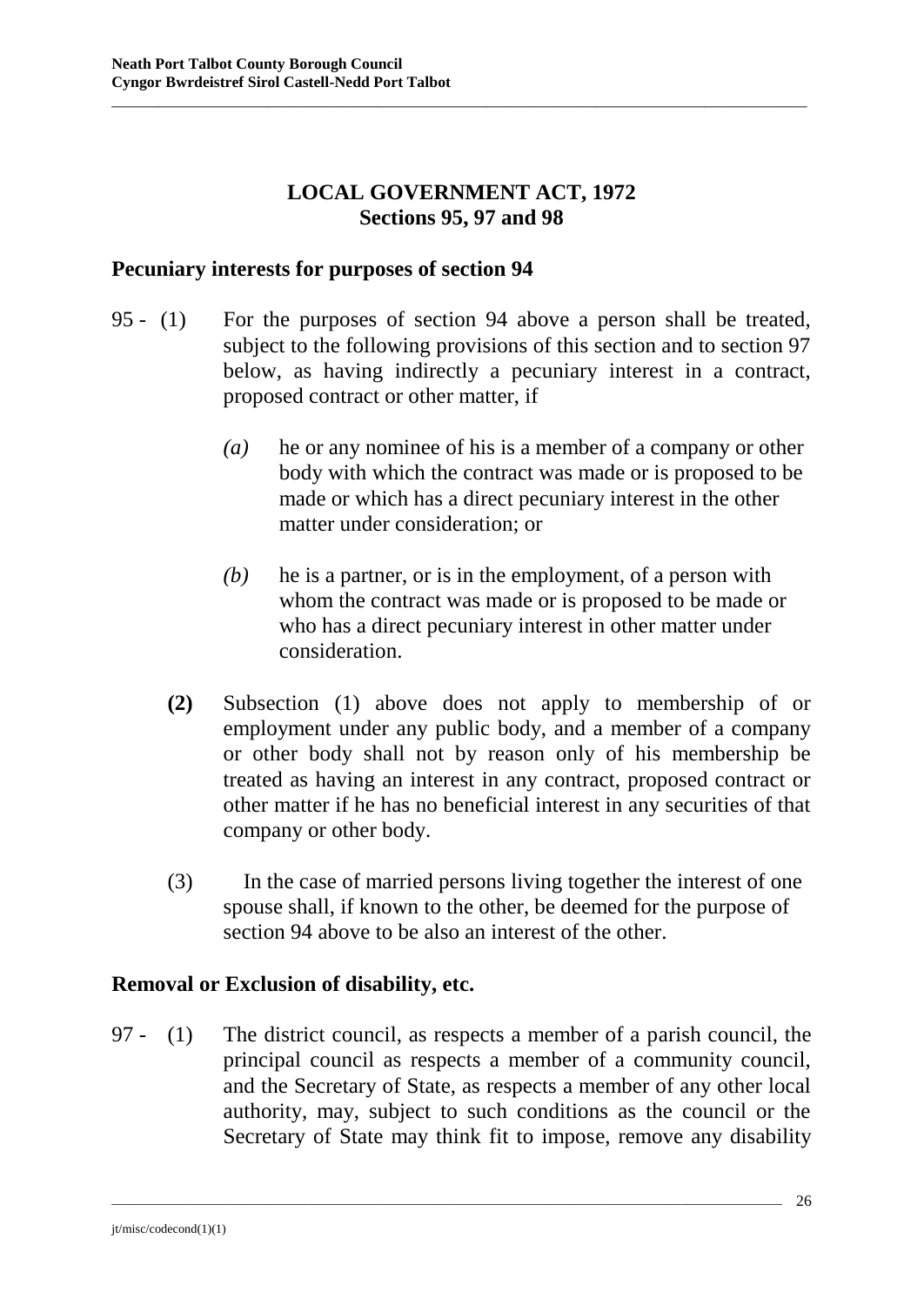imposed by section 94 above in any case in which the number of members of the local authority disabled by that section at any one time would be so great a proportion of the whole as to impede the transaction of business, or in any other case in which it appears to the council or the Secretary of State in the interests of the inhabitants of the area that the disability should be removed.

\_\_\_\_\_\_\_\_\_\_\_\_\_\_\_\_\_\_\_\_\_\_\_\_\_\_\_\_\_\_\_\_\_\_\_\_\_\_\_\_\_\_\_\_\_\_\_\_\_\_\_\_\_\_\_\_\_\_\_\_\_\_\_\_\_\_\_\_\_\_\_\_\_\_\_\_\_\_\_\_\_\_\_\_\_\_\_\_\_

- (2) The power of a council and of the Secretary of State under subsection (1) above includes power to remove, either indefinitely or for any period, any such disability which would otherwise attach to any member (or, in the case of the power of the Secretary of State, any member or any class or description of member) by reason of such interests, and in respect of such matters, as may be specified by the council or the Secretary of State.
- (3) Nothing in section 94 above precludes any person from taking part in the consideration or discussion of, or voting on, any question whether an application should be made to a district council or the Secretary of State for the exercise of the powers conferred by subsections (1) and (2) above.
- (4) Section 94 above does not apply to an interest in a contract, proposed contract or other matter which a member of a local authority has as a person who is liable under the Local Government Finance Act 1988 to pay an amount in respect of any community charge or in respect of council tax or would be so liable but for any enactment or anything provided or done under any enactment or as inhabitant of the area or as an ordinary consumer of water, or to an interest in any matter relating to the terms on which the right to participate in any service, including the supply of goods, is offered to the public.
- (5) For the purposes of section 94 above, a member shall not be treated as having a pecuniary interest in any contract, proposed contract or other matter by reason only of an interest of his or of any company, body or person with which he is connected as mentioned in section 95(1) above which is so remote or insignificant that it cannot reasonably be regarded as likely to influence a member in the consideration or discussion of, or in voting on, any question with respect to that contract or matter.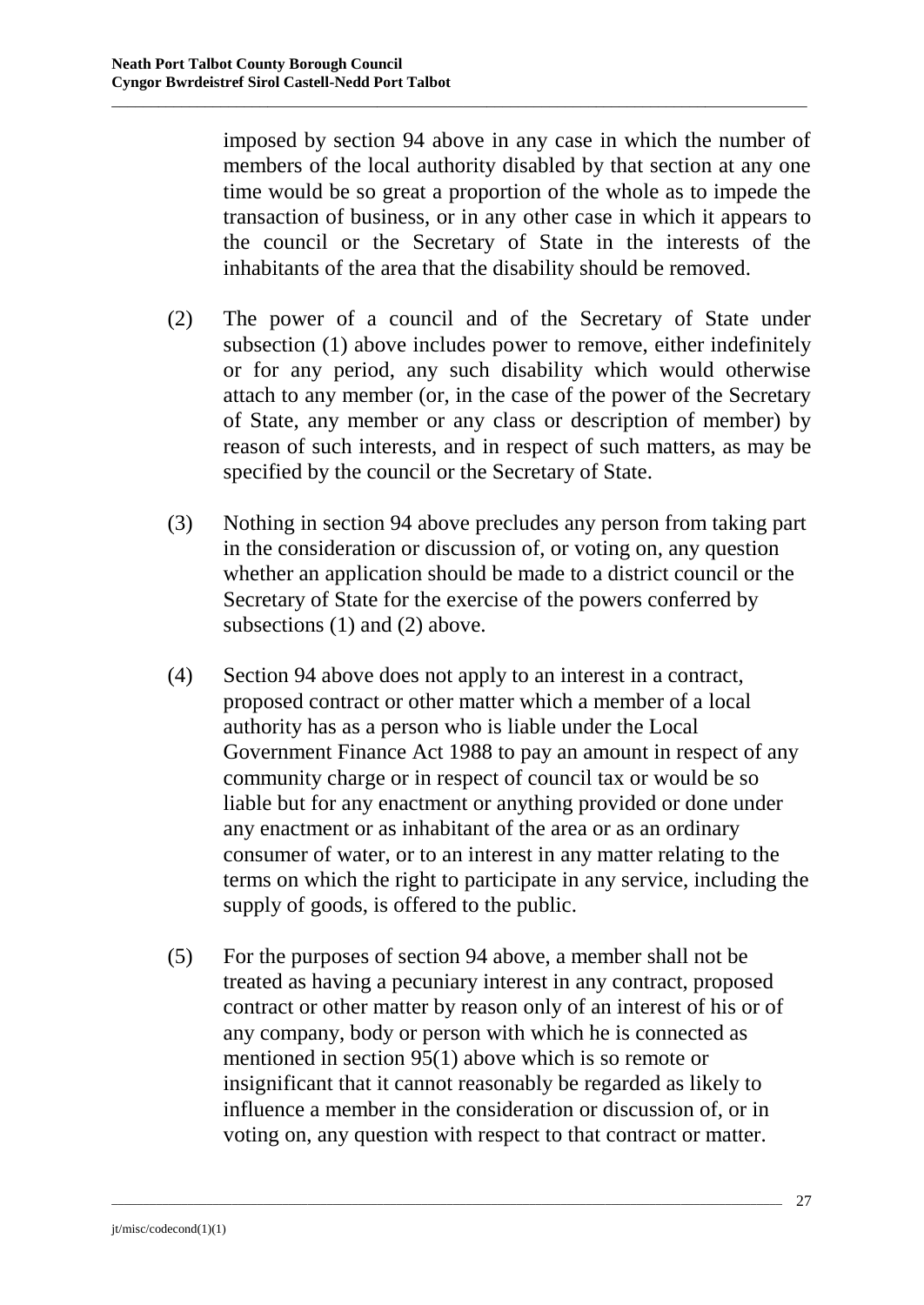(6) Where a member of a local authority has an indirect pecuniary interest in a contract, proposed contract or other matter by reason only of a beneficial interest in securities of a company or other body, and the total nominal value of those securities does not exceed £5,000 or one-hundredth of the total nominal value of the issued share capital of the company or body, whichever is the less, and if the share capital is of more than one class, the total nominal value of shares of any one class in which he has a beneficial interest does not exceed one-hundredth of the total issued share capital of that class, section 94 above shall not prohibit him from taking part in the consideration or discussion of the contract or other matter or from voting on, any question with respect to it, without prejudice, however, to his duty to disclose his interest.

\_\_\_\_\_\_\_\_\_\_\_\_\_\_\_\_\_\_\_\_\_\_\_\_\_\_\_\_\_\_\_\_\_\_\_\_\_\_\_\_\_\_\_\_\_\_\_\_\_\_\_\_\_\_\_\_\_\_\_\_\_\_\_\_\_\_\_\_\_\_\_\_\_\_\_\_\_\_\_\_\_\_\_\_\_\_\_\_\_

#### **Interpretation of sections 95 and 97, 1958 C. 45.**

- 98 (1) In sections 95 and 97 above "securities" and "shares" have the same meanings respectively as in the Prevention of Fraud (Investments) Act 1958.
	- (2) In section 95 above "public body" includes any body established for the purpose of carrying on under national ownership any industry or part of an industry or undertaking, the governing body of any university, university college or college, school or hall of a university and the National Trust for Places of Historic Interest or Natural Beauty incorporated by the National Trust Act 1907.

(\*currently £2,500, subject to alteration by order)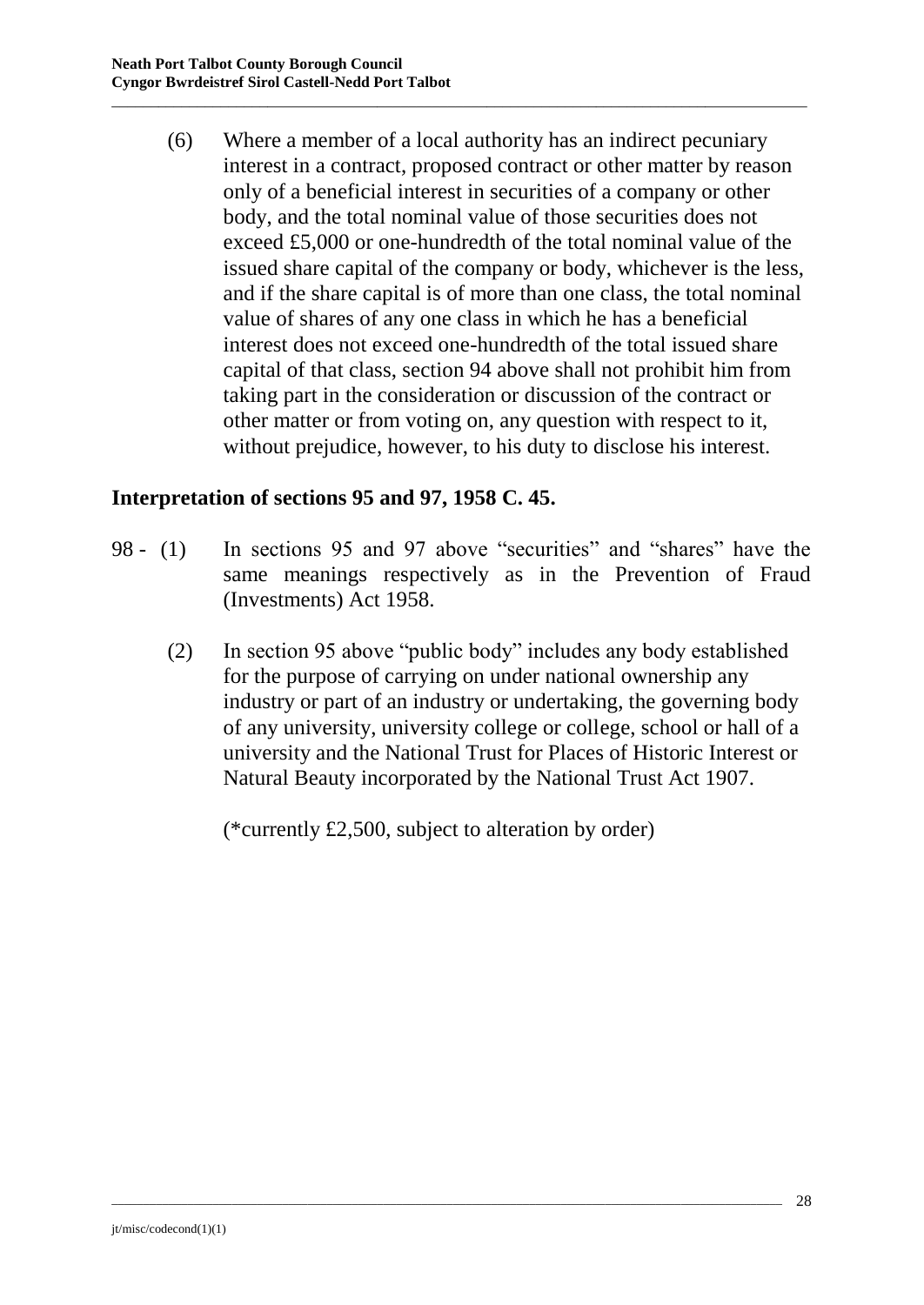#### **FORM A**

#### **APPENDIX 4(a)**

## **EMPLOYEE CODE OF CONDUCT**

\_\_\_\_\_\_\_\_\_\_\_\_\_\_\_\_\_\_\_\_\_\_\_\_\_\_\_\_\_\_\_\_\_\_\_\_\_\_\_\_\_\_\_\_\_\_\_\_\_\_\_\_\_\_\_\_\_\_\_\_\_\_\_\_\_\_\_\_\_\_\_\_\_\_\_\_\_\_\_\_\_\_\_\_\_\_\_\_\_

#### **DECLARATION OF OFFERS IN EXCESS OF WHAT CAN BE ACCEPTED UNDER 13. OF THE EMPLOYEE CODE FOR GIFTS/ AND/OR HOSPITALITY DECLINED**

**Name: \_\_\_\_\_\_\_\_\_\_\_\_\_\_\_\_\_\_\_\_\_\_\_\_\_\_\_\_\_\_ Post: \_\_\_\_\_\_\_\_\_\_\_\_\_\_\_\_\_\_**

Directorate:

**Details of offer of gift (other than of a token value) and/or hospitality which an employee cannot accept under the Code:**

**(See Section 13 of Employee Code of Conduct for guidance)**

Name of Person/Organisation who made offer:

**Details of Offer: \_\_\_\_\_\_\_\_\_\_\_\_\_\_\_\_\_\_\_\_\_\_\_\_\_\_\_\_\_\_\_\_\_\_\_\_\_\_\_\_\_\_\_\_\_\_\_\_\_**

**Additional Information: (Include how where and when offer was made and the level of hospitality offered; the manner in which refusal of the offer was conveyed to person/firm etc.)**

**\_\_\_\_\_\_\_\_\_\_\_\_\_\_\_\_\_\_\_\_\_\_\_\_\_\_\_\_\_\_\_\_\_\_\_\_\_\_\_\_\_\_\_\_\_\_\_\_\_\_\_\_\_\_\_\_\_\_\_\_\_\_\_**

**\_\_\_\_\_\_\_\_\_\_\_\_\_\_\_\_\_\_\_\_\_\_\_\_\_\_\_\_\_\_\_\_\_\_\_\_\_\_\_\_\_\_\_\_\_\_\_\_\_\_\_\_\_\_\_\_\_\_\_\_\_\_\_**

**\_\_\_\_\_\_\_\_\_\_\_\_\_\_\_\_\_\_\_\_\_\_\_\_\_\_\_\_\_\_\_\_\_\_\_\_\_\_\_\_\_\_\_\_\_\_\_\_\_\_\_\_\_\_\_\_\_\_\_\_\_\_\_**

**\_\_\_\_\_\_\_\_\_\_\_\_\_\_\_\_\_\_\_\_\_\_\_\_\_\_\_\_\_\_\_\_\_\_\_\_\_\_\_\_\_\_\_\_\_\_\_\_\_\_\_\_\_\_\_\_\_\_\_\_\_\_\_**

**\_\_\_\_\_\_\_\_\_\_\_\_\_\_\_\_\_\_\_\_\_\_\_\_\_\_\_\_\_\_\_\_\_\_\_\_\_\_\_\_\_\_\_\_\_\_\_\_\_\_\_\_\_\_\_\_\_\_\_\_\_\_\_**

Signed: \_\_\_\_\_\_\_\_\_\_\_\_\_\_\_\_\_\_\_\_\_\_\_\_(employee) Date: \_\_\_\_\_\_\_\_\_\_\_\_\_\_\_\_\_\_\_\_\_\_\_\_\_\_\_\_\_\_\_\_\_

| <b>Received by Corporate Director</b> |                            |
|---------------------------------------|----------------------------|
| Signed:                               | _(Corporate Director)Date: |